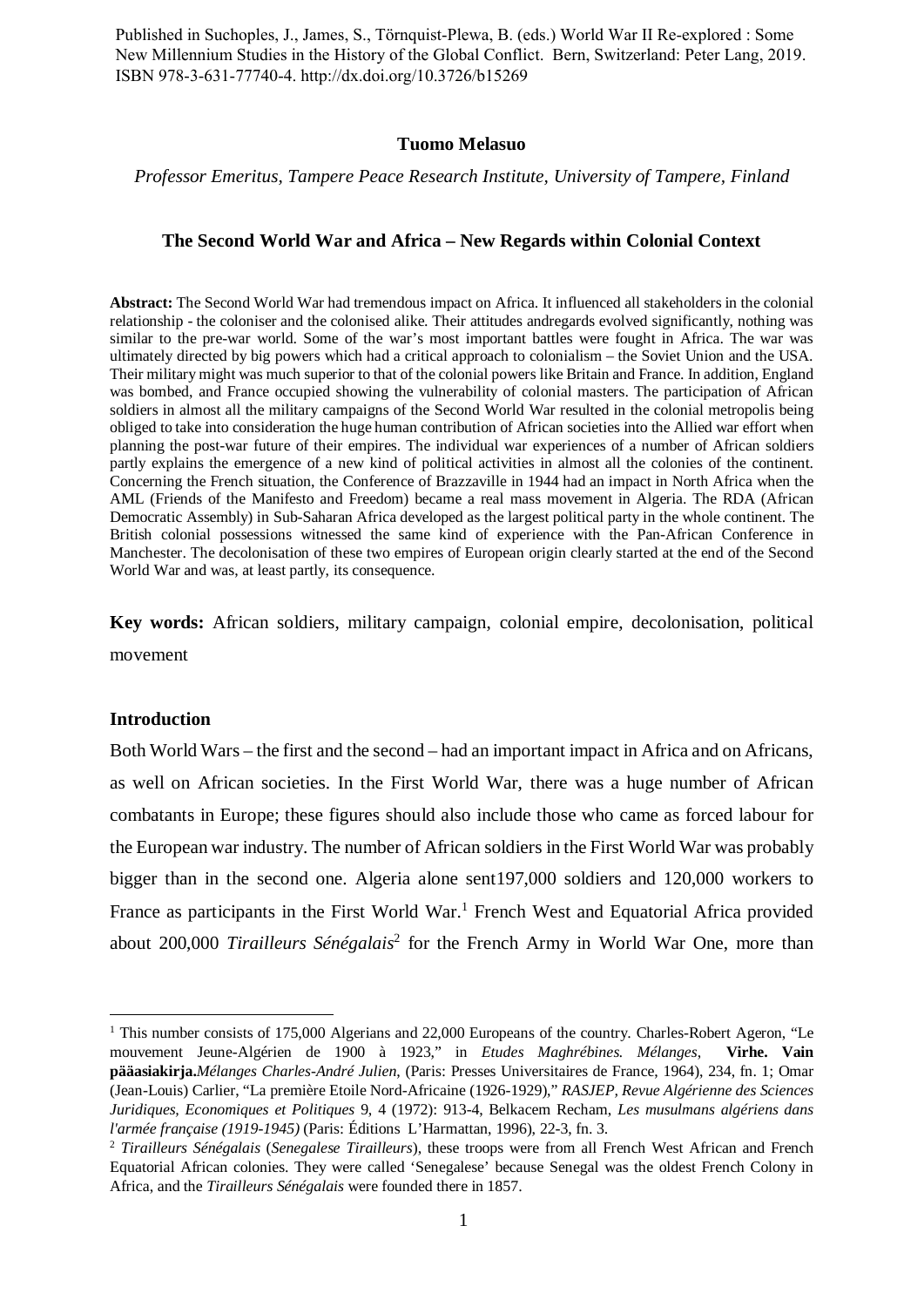135,000 of them combatted in Europe.<sup>3</sup> Thus, hundreds of thousands of Africans participated into the First World War. This resulted from a kind of compulsory conscription which was applied in the British and French African colonies during the First World War.

African participation in the war had an important impact, not only in Africa and in Europe in general, but also on all the European colonial empires, and, of course, particularly on their African colonies. When the almost 300,000 Algerians who had a solid experience of living in Europe for some years, returned home after the war, this had an important impact in the country. It was also true in the remote areas from where the soldiers often came. In all three Maghrebin<sup>4</sup> countries, one impact was the political evolution of the colonised populations. They became more active within colonial structures, and started to defend their own causes. In the 1930s this was visible in the emergence of the political movements which ultimately led these countries to their independence in the 1950s and 1960s.<sup>5</sup>

Between the World Wars, the two main European Colonial Empires – the British and the French – seriously attempted to renew their performance and structures. The British announced the British Commonwealth of the Nations in the Balfour Declaration in 1926. France's Empire re-enforced the organisation of its 'territories' so that they clearly formed French West Africa and French Equatorial Africa. Both of these remained as rather artificial administrative structures.

In the Second World War, more battles and military operations took place on African soil. In this sense, the Second World War was much more 'present' in African societies.<sup>6</sup> From the more global perspective, some of the most significant military operations of the Second World War took place in Africa.<sup>7</sup>

The intention of this article is to shed light on how the regards of the different stakeholders involved in the colonial relationship changed during the Second World War. In

<sup>3</sup> Marc Michel, *Les Africains et la Grande Guerre. L'appel à l'Afrique (1914-1918)* (Paris: Éditons Karthala, 2014).

<sup>&</sup>lt;sup>4</sup> Maghreb – the land of sunset, from Benghazi to the Atlantic, from the Mediterranean to the southern part of the Sahara (Mauritania, Western Sahara, Morocco, Algeria, Tunisia and Libya).

<sup>&</sup>lt;sup>5</sup> Algeria – Parti du Peuple Algérien (Party of Algerian People; PPA), Morocco – Istiqlal (Independence) and Tunisia – Neo-Destour (Neo-Constitution).

<sup>&</sup>lt;sup>6</sup> So far, I have not found any general estimation on the total number of African soldiers taking part in military operations in Africa, Asia and in Europe during the Second World War. The only thing I can say is that this question is important and needs sound and detailed further research. During the Second World War, about 375,000 Africans from British colonies fought alongside with allied forces. "African participants in the Second World War," http://www.mgtrust.org/afr2.htm (retrieved on August 4, 2018).

<sup>&</sup>lt;sup>7</sup> This can be seen in the Battles of Bir Hakeim and El Alamein in Eastern Libya and the Egyptian Western Desert as well as in the Allied landing of November 1942 in North Africa.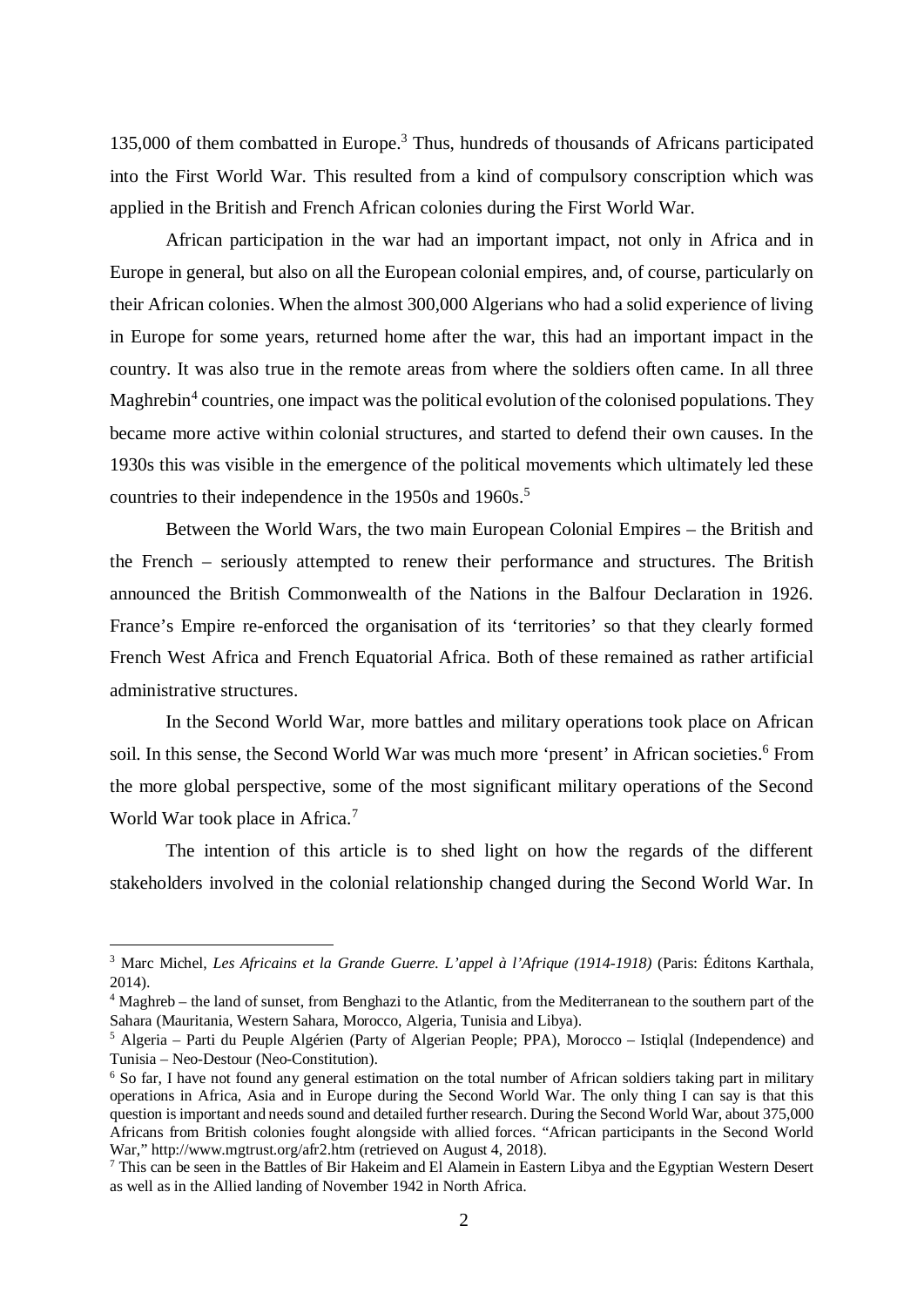general, the inhabitants of colonies started to see themselves and their roles differently. Sometimes the superiority of colonial masters was relativized when comparing the military might of Allied forces with that of the colonial masters. The relations between European colonial powers themselves also changed. France found it very problematic that the British Royal Navy directed some of the first military operations in Africa against its naval forces. The Second World War in Africa had an impact even within the colonial powers. Free France was clearly opposing Vichy France in West and Equatorial Africa, as well as in the Maghreb and in the Levant. This was so even if the Frenchmen managed to avoid most of the direct military confrontation between themselves. Of course, even the Second World War between the Allies and Axis powers, was, first of all, really a European civil war, $^8$  and thus it weakened the image, and the prestige of colonial powers in the eyes of the Africans.

The Second World War in general, and particularly its military performances in Africa itself, also had many political and societal influences on the continent. In the European and Trans-Atlantic theatres, these had an important impact on the relations between the 'Allies' even beyond the Second World War. As well as the attempts to renew European colonial empires which preceded the outbreak of war, there were also initiatives to completely reorganize the international system during the last years of the war. *The Atlantic Charter*<sup>9</sup> during the war and the creation of the United Nations (UN) just at the end of the war were among these attempts; these strongly affected colonial structures and their futures.

### **Preludes**

The end of the First World War and its various Peace Treaties in 1919 meant that the status of the former German African colonies changed. Togo, Cameroun, German East-Africa and Namibia acquired new masters: in Togo the master was France which also ruled with England in Cameroun, while in East Africa, England operated together with Belgium; there was also the Republic of South-Africa ruling in Namibia.<sup>10</sup>

<sup>&</sup>lt;sup>8</sup> The Indian Minister of Foreign Affairs and renowned historian, Kavalam Madhava Panikkar, called the First World War an European Civil War in his study *Asia and Western Dominance: A Survey of the Vasco Da Gama Epoch of Asian History, 1498-1945* (London: G. Allen & Unwin, 1953).

<sup>&</sup>lt;sup>9</sup> The Atlantic Charter was the joint declaration of President Roosevelt and Prime Minister Churchill on 14 August 1941 which defined the peace goals for the post-Second World War period. In the *Declaration by United Nations* of January 1942, the allied countries asked for adherence to this charter's principles. The Atlantic Charter also inspired many later international agreements, as well as the post-war independence of European colonies.

<sup>&</sup>lt;sup>10</sup> Rwanda and Burundi went to Belgium and Tanganyika to England. Today's Namibia was at that time called German South-West Africa. German East-Africa today is formed by Rwanda, Burundi and Tanzania (Tanganyika plus Zansibar).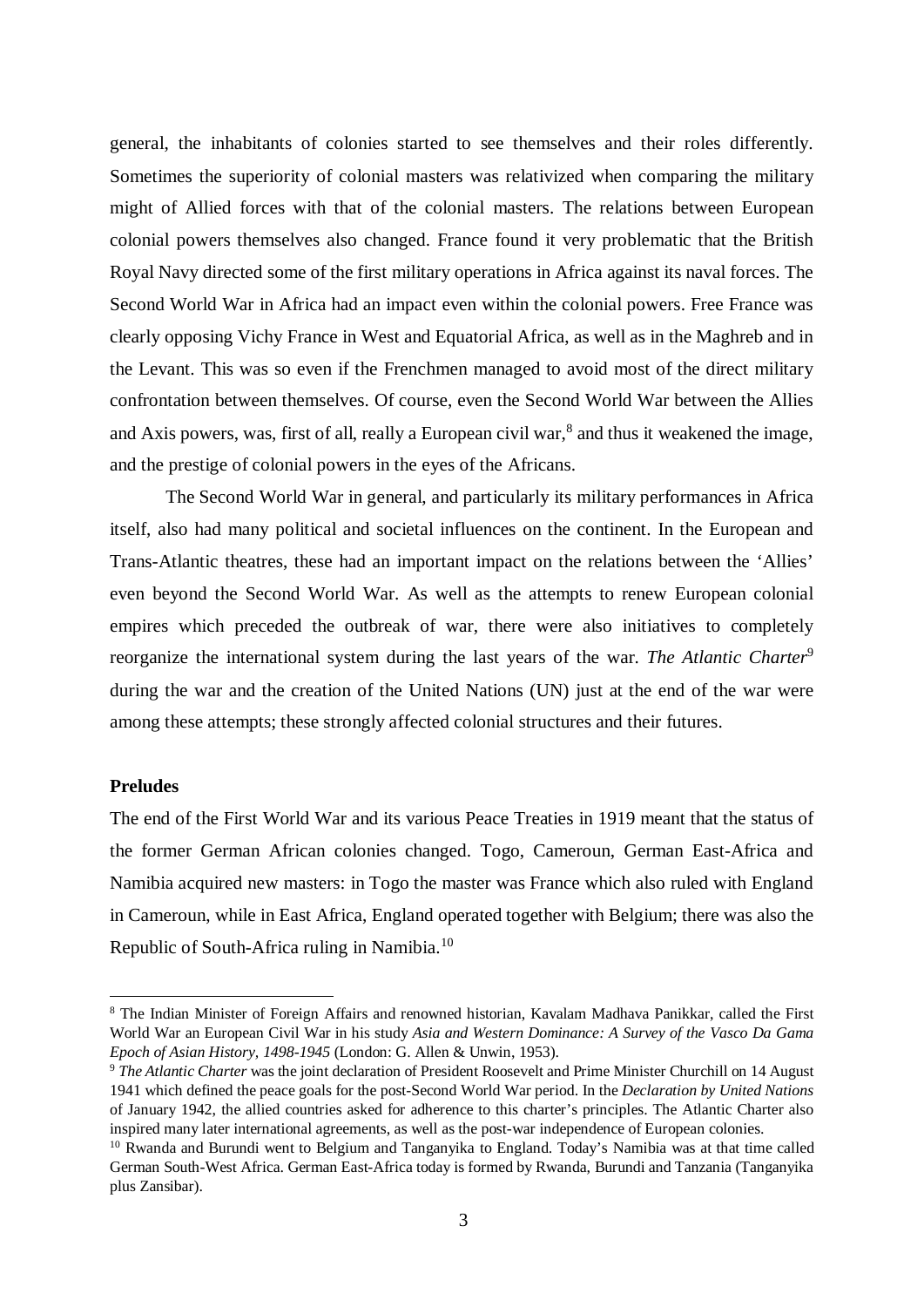In North Africa, the Paris Peace Conference and the Wilsonian program raised hopes for greater possibilities of the political participation of the inhabitants of the colonies – mostly these were in vain. In fact, the North African political representatives had attempted to present a list of political demands to the Wilsonian delegation. In relation to the conditions of the colonies, only India managed to have its presence acknowledged, and was able to sign the 1919 Peace Treaty in Versailles as an entity, together with the Dominions of British Empire.

In the years between the world wars, there were challenging military conflicts in Africa. One of the most severe was the Riff War in the first half of the 1920s; this was fought between the Republic of Riff and Spain (joined later by France) in Northern Morocco.<sup>11</sup> The consequences of this war, where the Riffians were defeated, and in which Spain used chemical weapons, led to the strengthening of the extreme right in Spain and elsewhere in Europe, even in Finland.<sup>12</sup>

In Central and Southern Morocco, Frenchmen were obliged to use military force against several Berber tribes until the 1930s. These operations were called 'pacification.' In Libya, Mussolini demonstrated an Italian 'solution' when he started a kind of Fascist re-conquest in the 1920s and early 1930s by fighting against Senussi resistance leader, Omar Mukhtar.<sup>13</sup>

The Italians also had another military adventure in the eastern part of Africa when Mussolini occupied Ethiopia for almost six years. He invaded the country in  $1935$ ,  $^{14}$  and the Emperor Haile Selassie was obliged to leave the country until its liberation by Allied forces in 1941. Neighbouring Eritrea had been an Italian colony since 1890 and only became independent in 1953.

Of course, Africa was no more pacific or peaceful than other continents have been in the *longue durée* history. The three major military conflicts outlined here show us that the existence and continuation of European colonialism meant continuous violent confrontations in

<sup>11</sup> Vincent Courcelle-Labrousse, Nicolas Marmié, *La Guerre du Rif (Maroc 1921-1926)* (Paris: Éditons Points, 2009).

 $12$  In Spain this meant the strengthening of the movement led by Gen Francisco Franco, and it had clear impact on the Civil War in the second half of the 1930s. At the beginning of the Civil War, Franco started his campaign against the Spanish Republic from Tetouan in Northern Morocco. The Riff War also had the same kind of impact as far away as Finland where some of the most fanatic right-wing extremists joined it.

<sup>13</sup> Enzo Santarelli, Giorgio Rochat, Romain Rainero, Luigi Goglia, *Omar Al-Mukhtar e la Riconquista Fascista della Libia* (Milano: Marzorati Editore, 1981).

<sup>&</sup>lt;sup>14</sup> Mussolini's invasion of Ethiopia in 1935 was in the heart of the Abyssinian Crisis which had started the previous year, and which the League of Nations was unable to solve. This weakness of the League of Nations strengthened the extreme right and Fascism in Europe. The warfare in Ethiopia, where Italy used chemical weapons, lasted with varying intensity until the return of Haile Selassie with British Commonwealth troops in May 1941.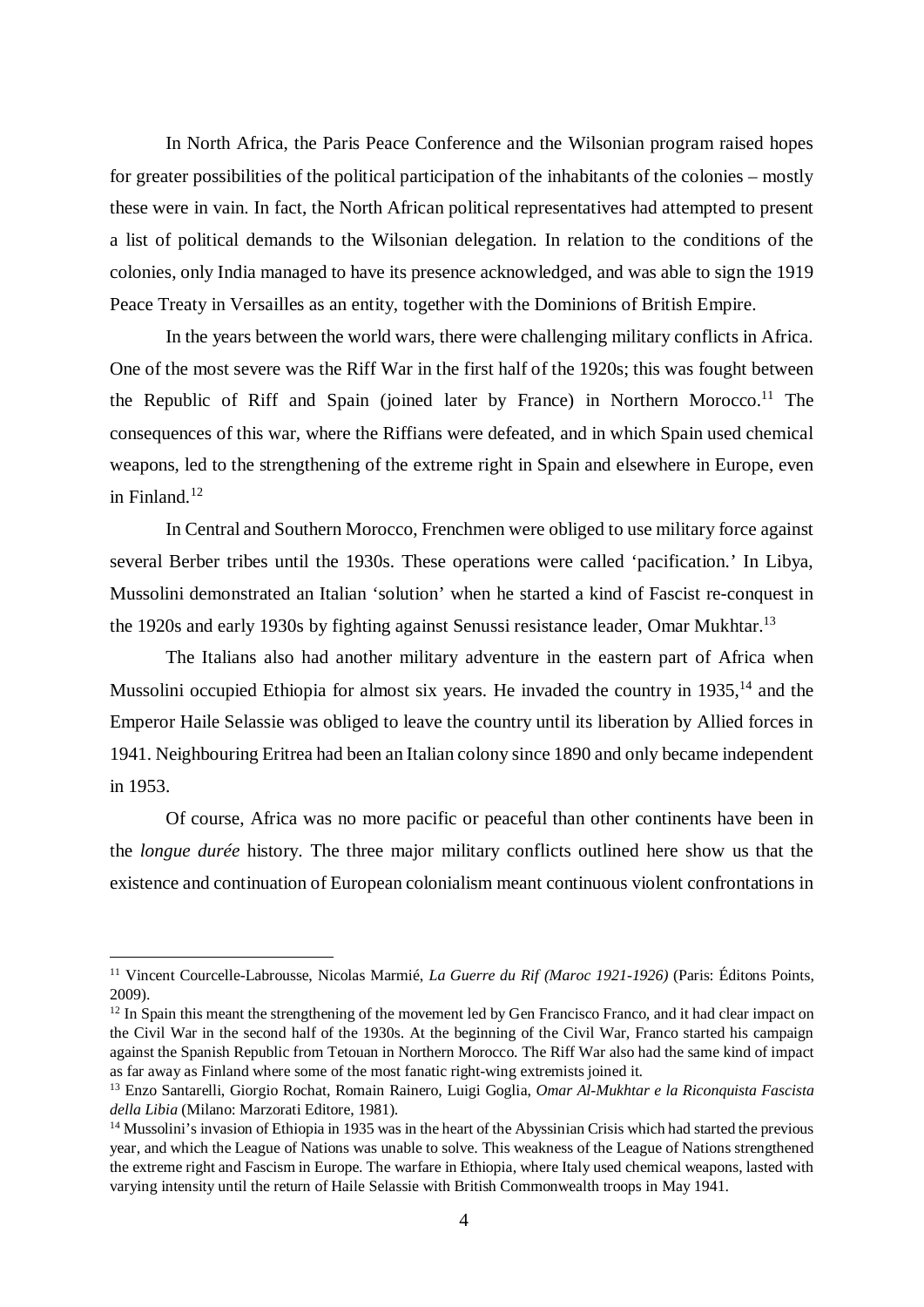Africa. Somehow, these connect the two World Wars together, building a kind of macabre bridge between them.

## **The warming-up phase**

The Second World War broke out on 1 September 1939 when Germany attacked Poland, two days later England and France declared war against Germany. It was only on 10 of June 1940 that the war also expanded to the African continent when Italy declared war on the Allied countries and, in September 1940 attacked Egypt from its colony in Libya.

The Italian 10<sup>th</sup> army's attempt to invade Egypt was led by Marshal Rodolfo Graziani, but the Allied troops, composed mostly of Commonwealth, and later on the Free French soldiers, managed to stop and defeat the Italians. Generals Archibald P. Wavell and Richard N. O'Connor commanded the Allied forces. More than 130,000 Italian soldiers were taken as prisoners of war. In early 1941, Africa became the main operational theatre of the Second World War when German forces joined the defeated Italians in Libya.

The Second World War in Africa can be divided into several different phases. The first concerns what is called here 'the warming-up phase' where the protagonists built up their main strategic positions.

After the armistice between France and Germany in June 1940, confrontation between England and France consisted of a few sporadic, but tragic incidents such as Mers-el-Kebir on 3 July 1940. On that day, the British Royal Navy attacked the French Navy in the military port of Mers-El-Kebir adjacent to the city of Oran in Algeria. The attack killed almost 1,300 French marines, there were also material losses such as the sinking of one battleship and damage to five others.

This incident had long-lasting impact on British-French relations, and it made the combination of French military into the Forces of the Free French of General Charles de Gaulle more difficult. De Gaulle had not been informed prior to the attack. Still, he understood the British reasoning that there was a real risk of the French Navy joining the Axis operations against the Allies or the French Empire.<sup>15</sup> After Mers-el-Kebir, the French Navy no longer

<sup>&</sup>lt;sup>15</sup> On 8 July 1940, Gen Charles de Gaulle issued a declaration in which he understood the British action without accepting it, and naming it as an 'odieuse' tragedy. Along with Winston Churchill, there was real panic among the British military and political leaders, and the attack of Mers-el-Kebir was one of Great Britain's most tragic mistakes in the whole war.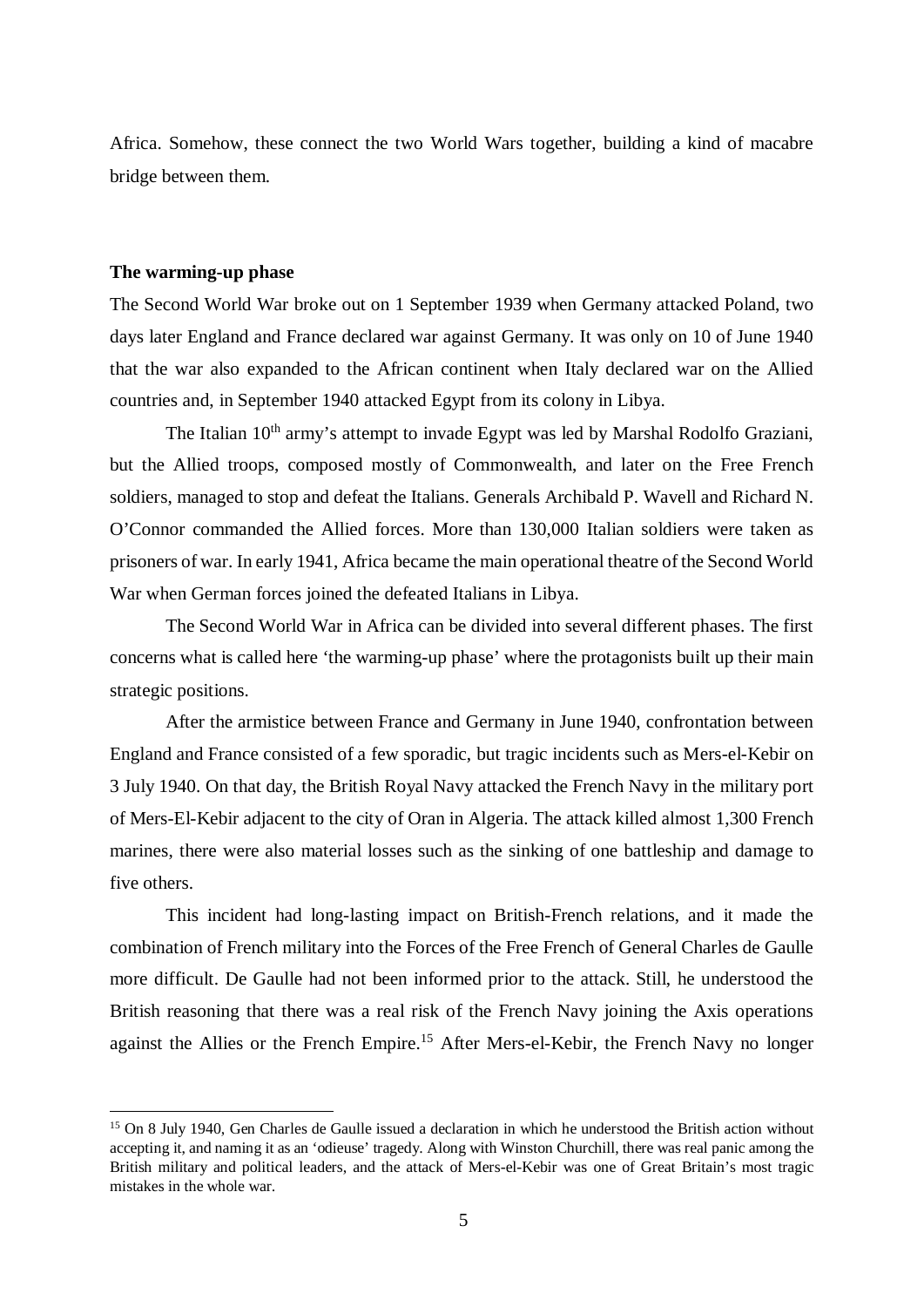fought the Axis, on the contrary, on several occasions it really attacked the Allies. Only the small Free France navy participated in any Allied operations.

The controversial attitudes towards the Allies and the Free France in the French African colonies were strengthened, not only by the attack on Mers-el-Kebir, but also a week later by the bombing of the battleship *Richelieu* in the Dakar harbour in Senegal. Both of these incidents contributed to the Battle of Dakar.

Between 23 and 25 September 1940, the Allies, together with the *Forces françaises libres* (*Free France Forces*; FFL), tried to conquer Dakar, and convince the city's Vichy France authorities to change sides. But they failed because Vichy France fought back very strongly. This battle and the Allies' failure had two main consequences. The first was that French West Africa stayed under Vichy command until *Operation Torch*, the Allied invasion of North Africa on 8 November 1942. The second consequence was that Free France and Gen Charles de Gaulle found a reduction in their political weight among the Allies, and they were obliged to base their African activities in French Equatorial Africa.

For the Africans, the two military conflicts in Mers-el-Kebir and Dakar must have been rather confusing. It was not only the Europeans – Britain and France – that were fighting each other, but the conflict also now included a serious confrontation between the French themselves. Two other battles also belong in this phase – the 1940 operations in Gabon, and a year and a half later in Madagascar.

In the early November 1940 Battle of Gabon, the Free France and Gen Charles de Gaulle stabilised their position in French Equatorial Africa. This now became the first territory under Free France administration. It consisted of important territory from the southern part of the Sahara desert, from Chad to the Congo River. This was extremely important because from Afrique-Equatoriale française (French Equatorial Africa; AEF), Free France was able to plan and initiate new military campaigns across the desert towards the Mediterranean and the Middle East.

Concerning the ambiguous relations between the two France (Free and Vichy) with Great Britain, it is important to also note the battle of Madagascar in May 1942. Britain was anxious about the security of the sea route to India, and wanted to guarantee it. Of course, the safety of the Suez Canal was the key issue in this situation. Thus, Britain invaded Madagascar, then under Vichy France, without informing the Free France ,and Gen Charles de Gaulle about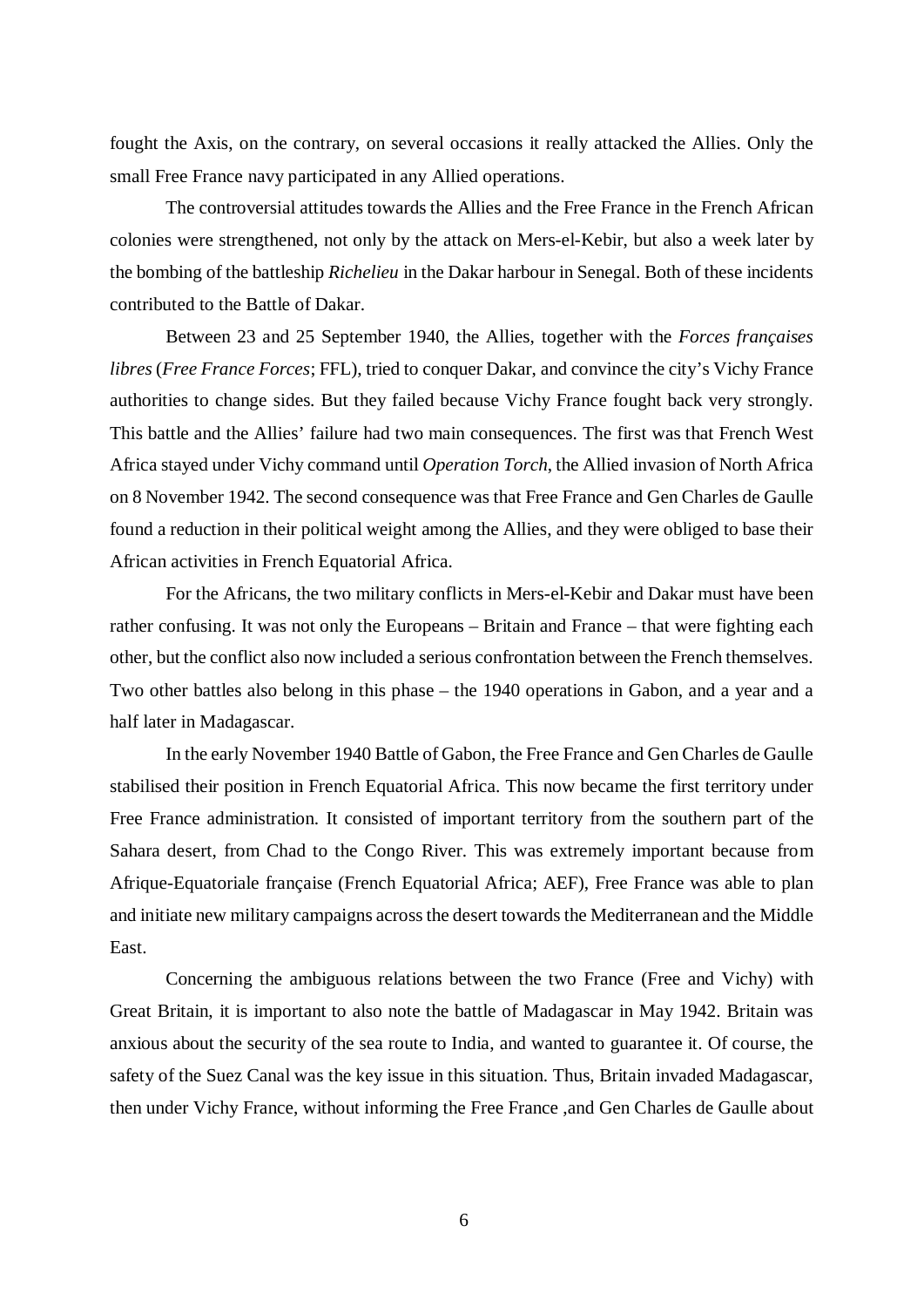their plans. Britain wanted to avoid the failure at Dakar and to prevent their bad experiences in Syria<sup>16</sup> from being repeated.

Both Free France and Vichy took the battle of Madagascar very seriously, for them both it was aggression against French territory. This had consequences about how the Allies prepared for the landing in North Africa; for Gen Charles de Gaulle the impact lasted until the end of World War Two.

The second phase of World War Two in Africa was different in the sense that its main issue involved confrontation between the Axis powers and the Allied forces. From French Equatorial Africa, and especially from Chad, the FFL started their excursions against the Italian troops near the southern border of Libya. General Philippe Leclerc commanded the 13e Demi-Brigade de Légion Étrangère (the 13<sup>th</sup> Half-Brigade of the French Foreign Legion; DBLE), the famous unit, as well as the *Tirailleurs Sénégalais*. These two units formed the core of the FFL in Chad. They were assisted by a few men from the British Long Range Desert Group (LRDG). Together they began hostile raids, it is razzia against the Italians in the border regions of Southern Libya. In February 1941, once General Leclerc had control of the oasis of Kufra, together with his troops, they made the well-known 'Serment de Koufra' ('Oath of Koufra') where they promised to fight until their flag was on top of the Strasbourg Cathedral.<sup>17</sup>

The third, and often almost forgotten, phase of World War Two in Africa consisted of the East African Campaign. The Allies, especially Britain, wanted to strengthen their position in Egypt and, particularly, the security of the Suez Canal. That is why, after defeating the Italians, and destroying their army with the Commonwealth forces in the Western Desert on the Egyptian-Libyan border, the troops from the British Empire conquered Italian Somaliland. The aim of the Allied campaign was to remove the Italians from Africa, as well as to liberate Ethiopia, and restore Emperor Haile Selassie on his throne.

The British Empire forces attacked the Italians from all the countries bordering Ethiopia, from the Sudan and British Somaliland to the North, from Kenya and Italian Somaliland in the South. One of the aims was to join the so-called Wingate Gideon Brigade. About half of its men

<sup>&</sup>lt;sup>16</sup> In relation to the Campaign of Syria, Great Britain and FFL had together succeeded in pushing out the Vichy France forces. The British leaders were thinking that Great Britain could administer Beirut and Damascus together with Free France when de Gaulle's delegates simply made it clear this could not happen.

<sup>17</sup> 'Serment de Koufra' ('Oath of Kufra'): «Jurez de ne déposer les armes que lorsque nos couleurs, nos belles couleurs, flotteront sur la cathédrale de Strasbourg» ('You shall not lay down arms, until the day when our colours, our beautiful colours, flutter over the Strasbourg Cathedral'). In summer 2018, more than 77 years later, the tone of the Oath of Kufra reflects surprisingly Franco-centric and colonial attitudes, especially when it is remembered that in Chad at that time, the FFL was mostly made up of of Africans.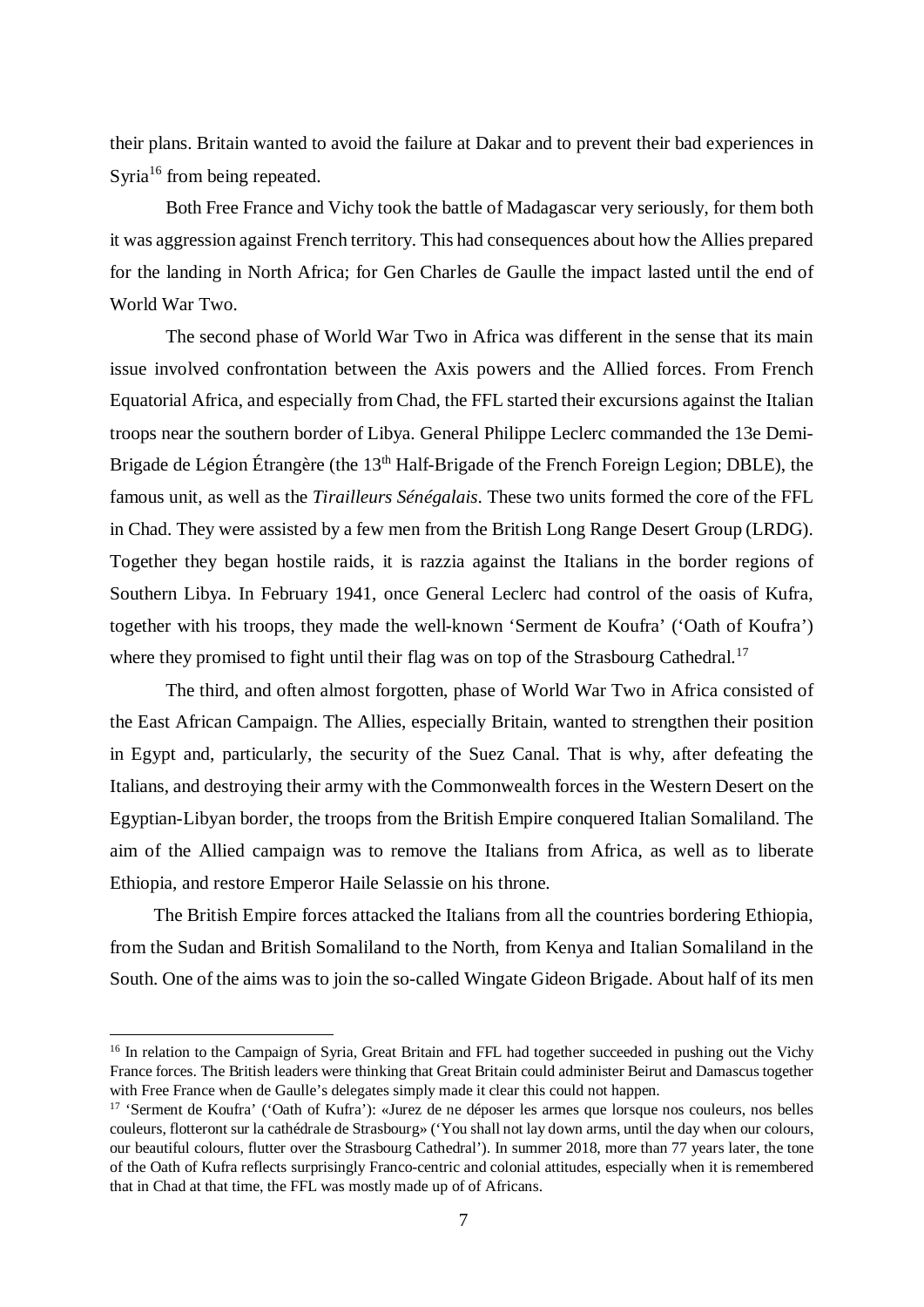were regular Ethiopian troops, that is the Ethiopian units remaining loyal to Emperor Haile Selassie. Addis Ababa was re-conquered in April, and Haile Selassie returned to his capital in early May 1941. Italian troops continued to resist for six months until they totally collapsed in the Battle of Gondar in November 1941, and Africa Orientale Italiana (Italian East Africa; AOI) surrendered. The Allied forces took 300,000 Italian war prisoners.<sup>18</sup> Nevertheless, sporadic Italian guerrilla warfare continued in Ethiopia against the Allies until the Armistice of Cassibile in September 1943, which ended the hostilities between Italy and the Allies.

The Allied Forces in the East-African Campaign were composed mainly of colonial troops, the soldiers originated from British and French West-Africa, from almost all the Southern- and Eastern-African colonies, from Sudan as well as from Yemen and Palestine, and even from India. There were also troops from FFL and from *Force Publique* in the Belgian Congo.

Besides destroying the Italian colonial presence in East-Africa and ensuring navigation in the Suez Canal and the Indian Ocean, the East-African Campaign restored the land connection from Cairo to Cape Town. This was extremely important for the maintenance of the Allied Forces when they were fighting against the Axis in North Africa, because it allowed their resupplying from other European colonies in Africa and Asia.

The East-African Campaign has been rather neglected in the history of the Second World War. In order to understand why this is so, one explanation could be its distance from Europe. It also remained in the shadow of European events and European fronts, especially those in Greece and Albania which were invaded by Axis forces. The third explanation might be the absence of American (USA) involvement in the East-African Campaign.

In a sense, the East African Campaign might be one of the last, if not the final episode of the colonial wars, where European powers used the African territories and countries, the African populations and soldiers, just to benefit their own, mostly colonial interests. How the societies in East Africa have reacted to 'European colonial warfare' is not really known, more research is needed on this issue. Concerning the decolonisation after the Second World War, in Eastern and Southern Africa, it could perhaps be said that it followed more general trends in the British and Portuguese Empires in Africa. Excepting Ghana (Gold Coast), which had already reached independence in 1957, the others achieved this only in the 1960s, however long

<sup>18</sup> Hugo Pratt, *Gli Scorpioni del deserto* (Milano: Libri Edizioni, 1976).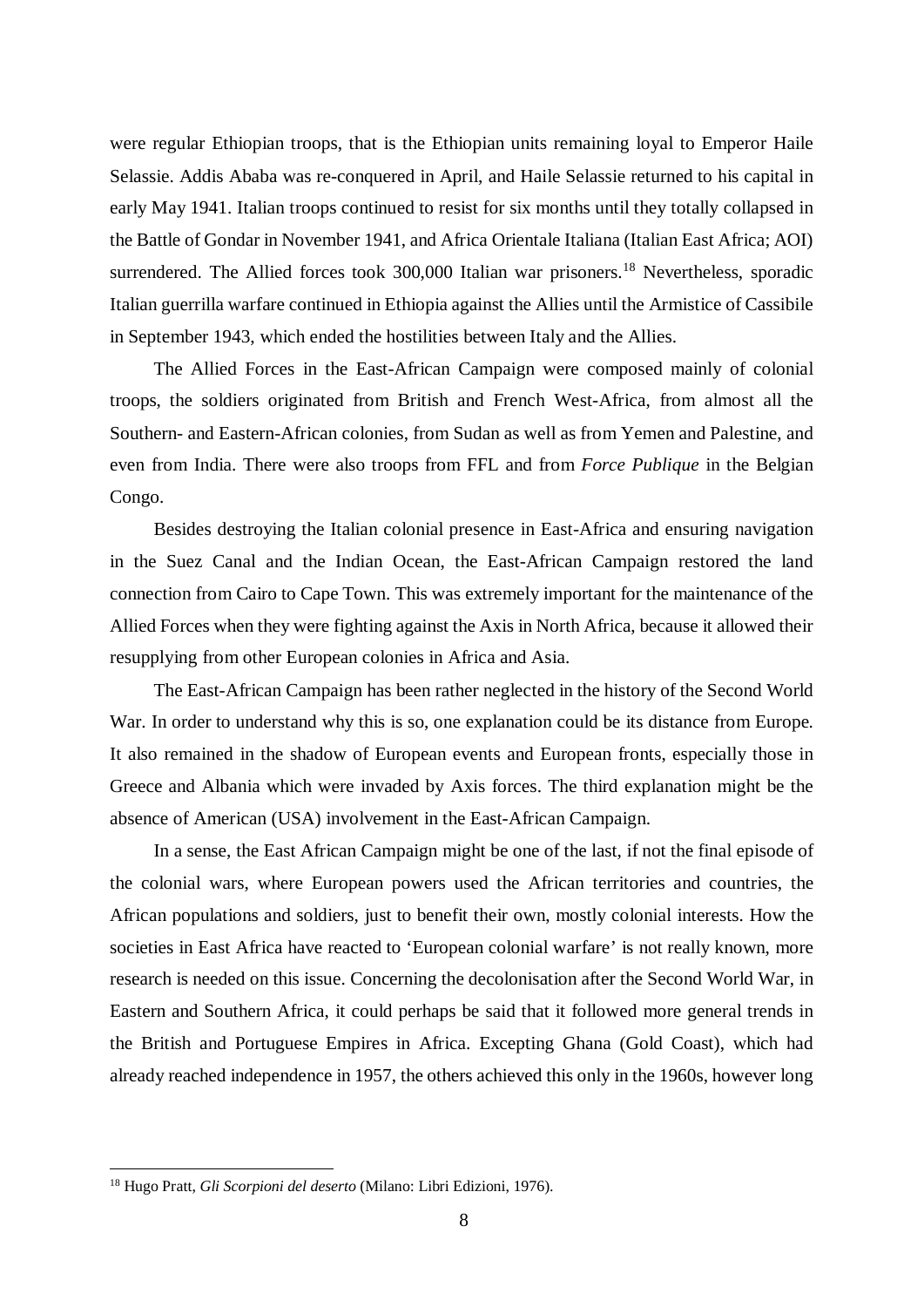before the 'Wind of Change' as predicted by Harold Macmillan.<sup>19</sup> Unfortunately, for the Portuguese colonies, independence came only in the 1970s after very bitter conflicts.

# **The North African War Theatre**

After the Commonwealth forces prevented the Italian attempt to invade Egypt, and defeated their army in autumn 1940, the Germans moved into the African continent in order to help the Italians, and to restore their presence in Libya. Both the Axis powers and the Allies used much energy to build up their military structures and organisation in the Libyan Benghazi and Egyptian Western Desert. In fact the Germans created a complete army called the *Afrikakorps* under the command of Field Marshal Erwin Rommel. All this resulted in a long series of battles between Italian, but mainly German military forces) and the Allies in Libya and the Egyptian Western Desert. These battles form the third part of the African Second World War.

With these new forces, the Axis hoped to reach the Suez Canal, but failed largely because of Allied defence strategies. In the early summer of 1942, the 1<sup>st</sup> Free France Brigade, having crossed the desert, resisted and hindered the progression of the *Afrikakorps* in the battle of Bir Hakeim.<sup>20</sup> This battle was able to delay the German advance long enough for the Allies to strengthen their positions. The invasion of the *Afrikakorps* was definitely halted by the two Battles of El-Alamein in June, and in October-November 1942 where the Allied forces were commanded by Field Marshal Bernard Montgomery.

These battles of El-Alamein developed almost as a duel between the German commander, Erwin Rommel, and the British Field Marshal Montgomery. The Allies won the second battle of El-Alamein after what was then the largest artillery bombardment in the Second World War. It meant that the *Afrikakorps* defeat was so serious that they could hardly reorganize their military structures. After those battles, the confrontation between Rommel and Allied forces moved onto Tunisian soil.

From early 1942, Joseph Stalin and Soviet Union had demanded that the Allies open a second front against Germany in continental Europe. There were many different rumours about

<sup>&</sup>lt;sup>19</sup> The British Prime Minister Harold Macmillan's speech, 'The wind of change is blowing through this continent. Whether we like it or not, this growth of national consciousness is a political fact' was made in both Accra and Cape Town in January and February 1960. In this speech, Harold Macmillan estimated that African decolonization would take about two centuries, in reality it took only few years.

<sup>&</sup>lt;sup>20</sup> The reputation of FFL commanded by generals Marie-Pierre Kœnig and Philippe Leclerc improved a great deal because of the battle of Bir Hakeim. Churchill called them 'Fighting France', while Hitler said they were the best soldiers after the Germans.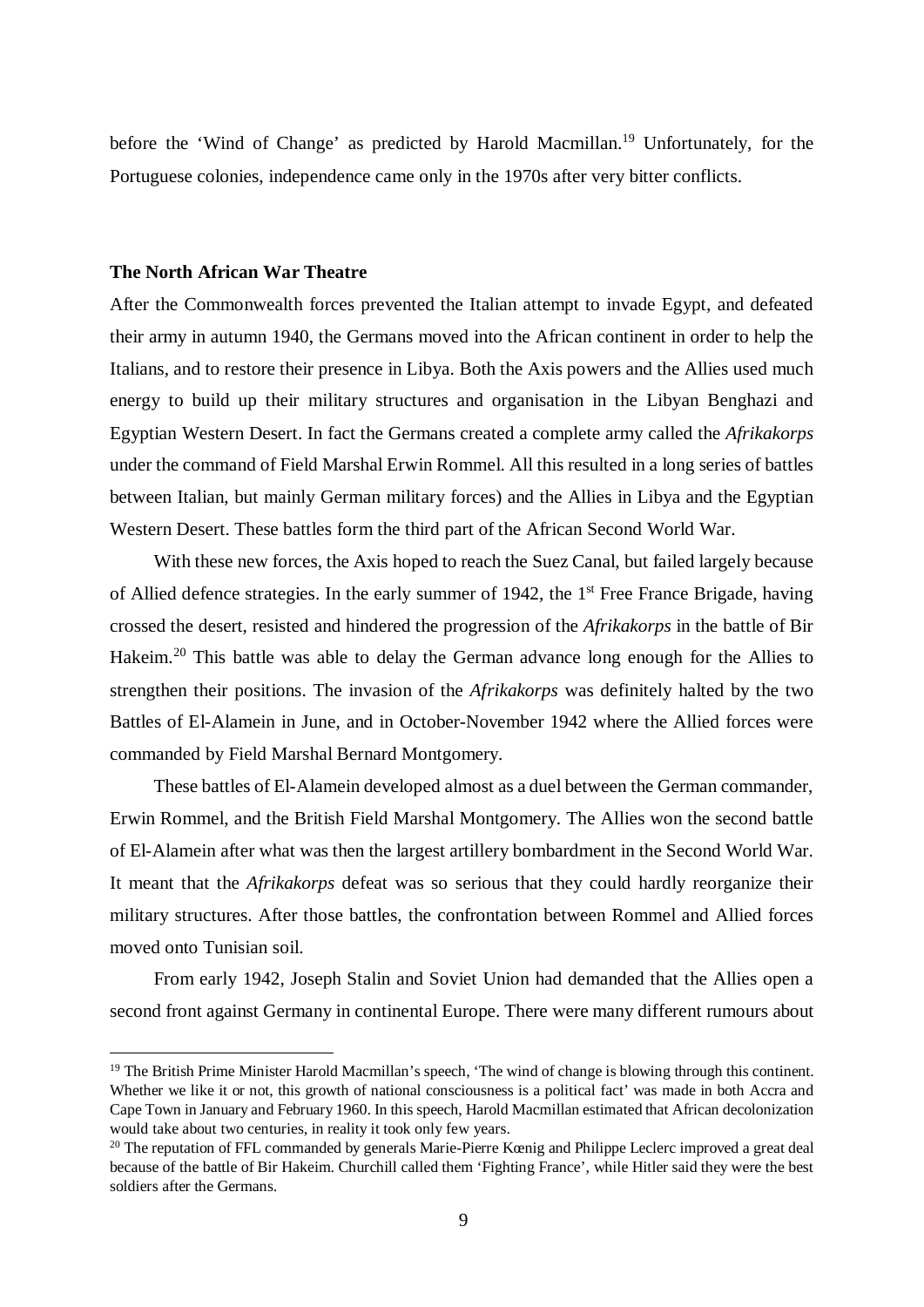the possible options; one of the most persistent concerned *Operation Jupiter*, an Allied plan to attack Norway. This was, in reality, a kind of ruse, or a diversion, because ultimately the Allied strategic decision was the landing in the western part of North Africa, which had been until then following orders from the Vichy France pro-Axis government.

*Operation Torch* forms the fourth, and certainly the most important, episode of the North African front in the Second World War. The Allied forces embarked to Morocco, Oran and Algiers on 8 November 1942.<sup>21</sup>

There was very little resistance from local Vichy French authorities. Admiral François Darlan, who was the commander-in-chief for the whole of French North Africa, made a deal with General Dwight D. Eisenhower. With this agreement, the whole of French North Africa joined the Allies and remained under the control of Admiral Darlan. One of the results of this volte-face was also that French West Africa joined the Allies; this included the military and naval installation of Dakar. Following the deal with General Eisenhower, Admiral Darlan was assassinated on Christmas Day of  $1942<sup>22</sup>$  The Axis powers were so upset by the Darlan volteface that Italy and Germany almost immediately occupied all the Vichy French territory in Europe.

One of the reasons why Eisenhower accepted the deal with Darlan, and also retained the previous Vichy administration's civil and military servants in Algeria and elsewhere in North Africa remaining in charge, was that he wanted to continue the military invasion against the Axis forces in Tunisia so quickly as possible.

At the same time, the *Afrikakorps* of Field Marshal Rommel were being pushed towards Tunisia by the Commonwealth troops commanded by Marshal Montgomery, following the successful Western Desert Campaign in Egypt and Libya. After the Allied landing in Morocco and Algeria, the German *Wehrmacht* started to strengthen their land forces in Tunisia. But the Vichy France forces also changed sides quickly, joining the Allies in Tunisia. Therefore, the Axis powers soon found themselves squeezed between Eisenhower in the West and Montgomery in the East; in early May they were already totally surrounded. This resulted in

<sup>&</sup>lt;sup>21</sup> *Operation Torch* was preceded by the intelligence activities of *Agency Africa*. It was created in Algiers during July 1941 by Polish intelligence specialists. This agency was one of the most successful intelligence organizations in the Second World War.

<sup>&</sup>lt;sup>22</sup> The deal, which Eisenhower made with Adm. Darlan, was greatly criticized because Darlan was seen as rather pro-Nazi within the Vichy administration. The deal was also criticized by General de Gaulle and the FreeFrance, which were almost ignored during the landing of 8 November 1942.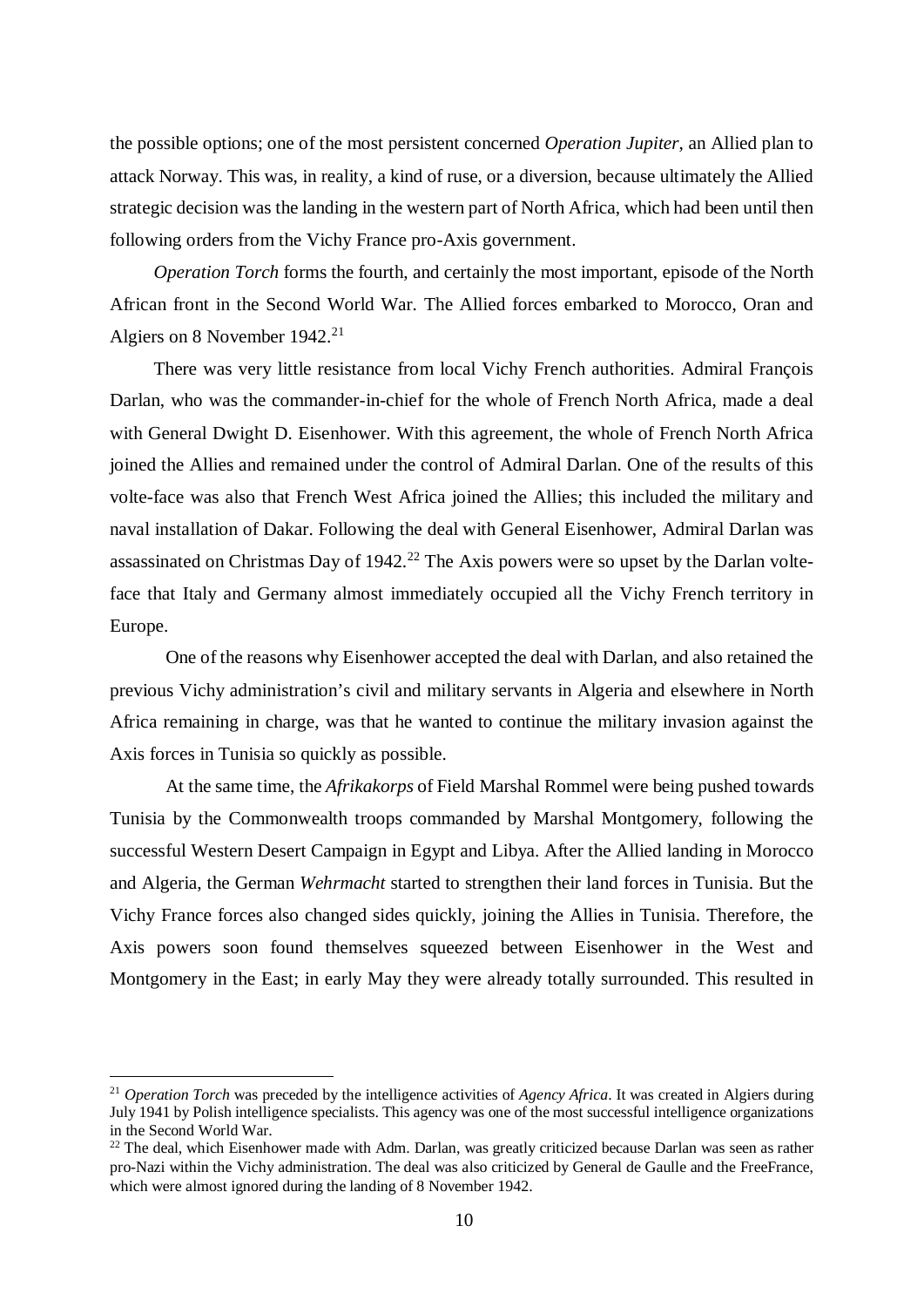the surrender of the Axis powers in North Africa on 13 May 1943. The war in North Africa was almost over for a couple of years.

The surrender of the Axis Forces led to the Allied invasion of Sicily in July and August, and then, the Italian leader Benito Mussolini gave up following a coup d'état at the end of July 1943. Less than a month later, the Allied forces crossed the Strait of Messina to Calabria. At the same time, the Allied forces invaded Salerno and Taranto directly from Tunisia. The invasion of continental Italy had started. After the cease-fire, on 3 September, Italy signed the Armistice of Cassibile which became public on 8 September 1943.<sup>23</sup>

The success of *Operation Torch*, the Allied invasion of North Africa, had numerous consequences. In January 1943, the Allies held a summit in Anfa, a neighbourhood of Casablanca, where Franklin D. Roosevelt and Winston Churchill made plans about how to continue the war effort. Free France played only a secondary role at this meeting.

A year after the disembarkation in North Africa, in November 1943, Gen Charles de Gaulle became the chairman of Comité français de Libération nationale (the French Committee of National Liberation; CFLN), which was recognized as the head of the French state by the Allied countries. Algiers became the 'capitale provisoire de la France' ('the provisional capital of France').<sup>24</sup>

The Allied landing in the Maghreb, *Operation Torch*, had an important impact in North Africa, on the Maghrebins, especially the Algerians. Before World War Two, in the latter half of the 1930s, Algeria had experienced the so-called Blum-Violette-project, an attempt of France's Popular Front to improve the conditions of the Algerians. The main Algerian political movements had tried to support this Blum-Violette-project by their common action known as the Congrès Musulman Algérien (the Algerian Muslim Congress). Because of opposition from Algerian European settlers, both of these attempts failed. At the outbreak of the Second World War, the French Government abolished and banned the Parti du Peuple Algérien (Algerian People's Party; PPA), the most radical of Algerian political movements, and the Parti

<sup>23</sup> Giuseppe D'Angelo, "Old Conflicts and New Borders: Chronicles from the Zones of the Anglo-American Landing of 9 September 1943," in *Borders and Conflicts in the Mediterranean Basin*, ed. by Giuseppe D'Angelo Giuseppe & Jorge Martins Ribeiro Jorge (Fisciano: Mediterranean Knowledge, 2016), http://www.mediterraneanknowledge.org/publications/index.php/bookseries (retrieved on June 20, 2018). <sup>24</sup> Alexandre Sumpf, "Alger, «capitale» de la France Libre," in Histoire par l'image (published in May 2014), http://www.histoire-image.org/fr/etudes/alger-capitale-france-libre (retrieved on July 4, 2018).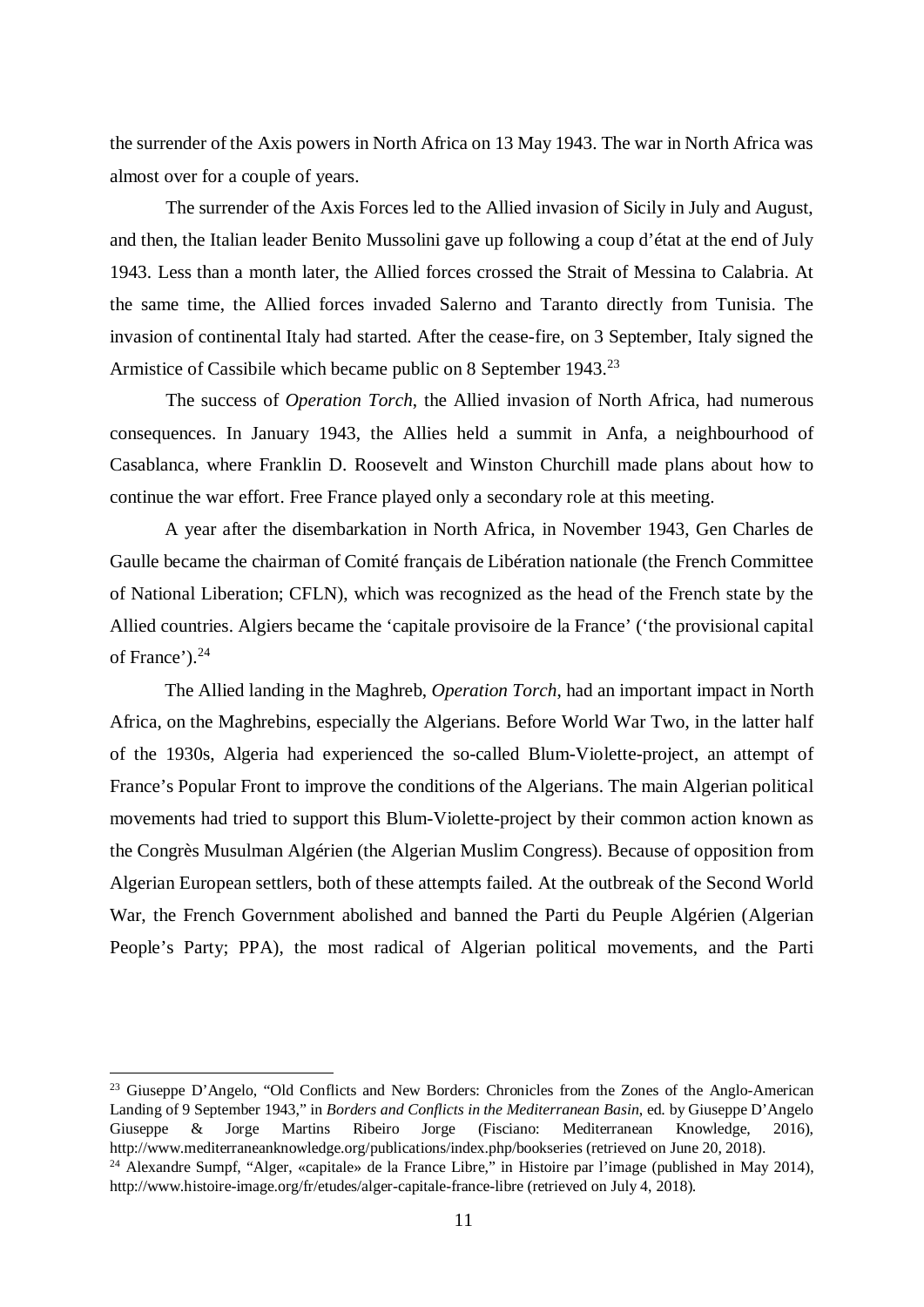Communiste Algerien (Algerian Communist Party; PCA); both were forced to go underground.<sup>25</sup>

In general, the main features of the Second World War, especially in Europe, also had an impact outside Europe, and especially on colonised people. The war meant that the Europeans, the colonial masters, were fighting each other. One of those masters, France, lost the war in June 1940, and thus a large part of the French III Republic was occupied by Germany. Therefore, confrontation between the pro-Axis Vichy France and Free France followed the armistice with Germany. After the tragedy of Mers-el-Kebir, North Africa, and Algeria, remained under the control of Vichy France; thus they were on the side of those who had lost the Bettle of France and of the occupier.

The Allied invasion of North Africa, *Operation Torch*, on 8 November 1942 changed the way the Algerians viewed their own conditions. Like the 14 point program of President Wilson at the end of the First World War, in August 1941, the Allies and their military forces published the Atlantic Charter, and later, in January 1942, the 'Declaration by the United Nations'. Both documents stressed the right to self-determination of peoples, and also the independence of European colonies after the war. More generally, the Allies had a political ideology that was more liberal than that of the Axis and Vichy France, this had importance in the Maghreb. One of the results of the *Operation Torch* was that the then official France, Vichy France, the colonial power, was defeated in North Africa.

The importance of the Allies was highlighted by the installation of General Dwight D. Eisenhower in Algiers where he was in control of all war efforts, including the French administration in North Africa and Free France. In fact, *Operation Torch* and the Allies' performance meant a de facto end to the story of the French III Republic, at least in North Africa.

In November 1942, the Algerians also realized that the Allied military forces were of much greater significance, at least materially in terms of the number of troops and amounts of equipment, than colonial France ever had. The Allied disembarkation emphasized the ideological importance of Anglo-American cooperation in the whole conduct of the war. The Algerians also understood how internally weak Free France actually was, this contributed to its ambiguous image in their eyes.

<sup>25</sup> Charles-Robert Ageron, "Le Parti Communiste Algérien de 1939 à 1943," in *Vingtième Siècle, Revue d'Historie* 12, 4 (1986): 41-42, as well as Claude Collot, "Le Parti du Peuple Algérien," *RASJEP*, *Revue Algérienne des Sciences Juridiques, Economiques et Politiques* 8, 1 (1971):137, 168; Jean-Claude Vatin, *L'Algérie politique, histoire et* société, 2<sup>e</sup> édition revue et augmentée (Paris: Presses de la Fondation Nationale des Sciences Politiques, 1983), 213.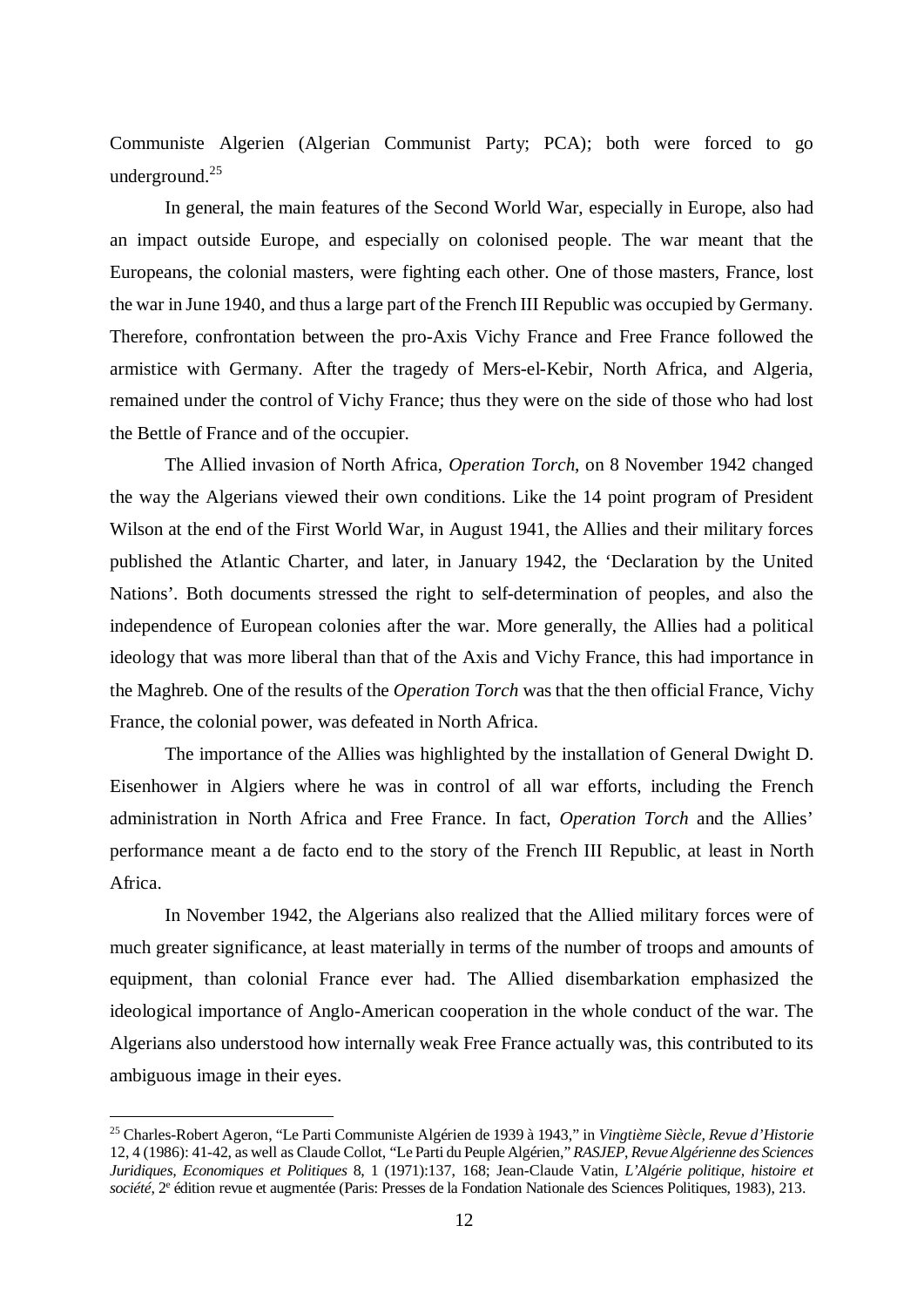The disembarkation of November 1942 also resulted in increased activity, especially from Algerian political movements. This was aimed at reassuring the general population that, with the help of the Allied forces, their political and social conditions would improve as compensation for their anticipated war efforts. In fact, in early December 1942, Admiral Darlan had invited the Muslim population in North Africa, as well as in West and Equatorial Africa, to join the Free French and Allied forces in the war effort against the Axis powers. This was done without promising anything in compensation. In spite of this, the large scale mobilisation started in January 1943.<sup>26</sup>

Algerian political movements reacted to the arrival of the Allies by presenting their political and socio-economic demands in return for their contribution to the approaching war efforts. On 20 December 1942, the main Algerian political movements addressed a 'Message' to the leaders of the Allies.<sup>27</sup> The message paid attention to the fact that the Algerian Muslims were asked to contribute to war efforts without clear hope of improving their conditions, in the same way as the European settlers in the country who had the full citizen rights. The 'Message' also referred to the Atlantic Charter's statement of all people's rights to self-determination as a leading principle of the Allied war goals. In concrete terms, the 'Message' proposed the organization of a conference for all Algerian Muslim political representatives and Muslim organizations. This conference was intended to define the Algerian social, economic and political conditions. This could then motivate the Algerians to participate fully with the Allied forces in the war. The 'Message' faced a rather cold and indifferent reception from French authorities.<sup>28</sup>

The indifference of Free France on one hand, and the Algerian enthusiasm following the Allied disembarkation of 8 November 1942 on the other, provoked Ferhat Abbas<sup>29</sup> in early

<sup>&</sup>lt;sup>26</sup> André Nouschi, *La naissance du nationalisme algérien 1914-1954* (Paris: Les Éditions de Minuit, 1962, 2<sup>e</sup> édition 1979), 162-5.

<sup>27</sup> First *Message des représentants des musulmans algériens aux authorités* (*Message of the Algerian Muslim's Representatives to the Authorities*) was addressed to the Allies, but the French protested saying that their sovereignty was bypassed. Two days later the Algerians addressed it only to French authorities, *Message des représentants des musulmans algériens aux authorités françaises*. See Claude Collot, Jean-Robert Henry, *Le Mouvement National Algérien. Textes 1912-1954* (Paris – Alger: Éditions L'Harmattan et Office des presses universitaires, 1978), 152-5.

<sup>28</sup> Ahmed Mahsas, *Le Mouvement révolutionnaire en Algérie de la 1ère guerre mondiale à 1954. Essai sur la formation du mouvement national* (Paris: L'Harmattan, 1979), 164.

<sup>&</sup>lt;sup>29</sup> Ferhat Abbas, orginally from Sétif, was an Algerian politician and intellectual who participated in the creation of the Fédération des Elus Musulmans d'Algérie (Federation of the Elected Muslim Representatives of Algeria; FEMA) in 1927. Because the PPA and the PCA, Algerian Communist Party, had gone underground, and the religious Ulamaa movement had reduced its activities at the beginning of the World War Two, Ferhat Abbas was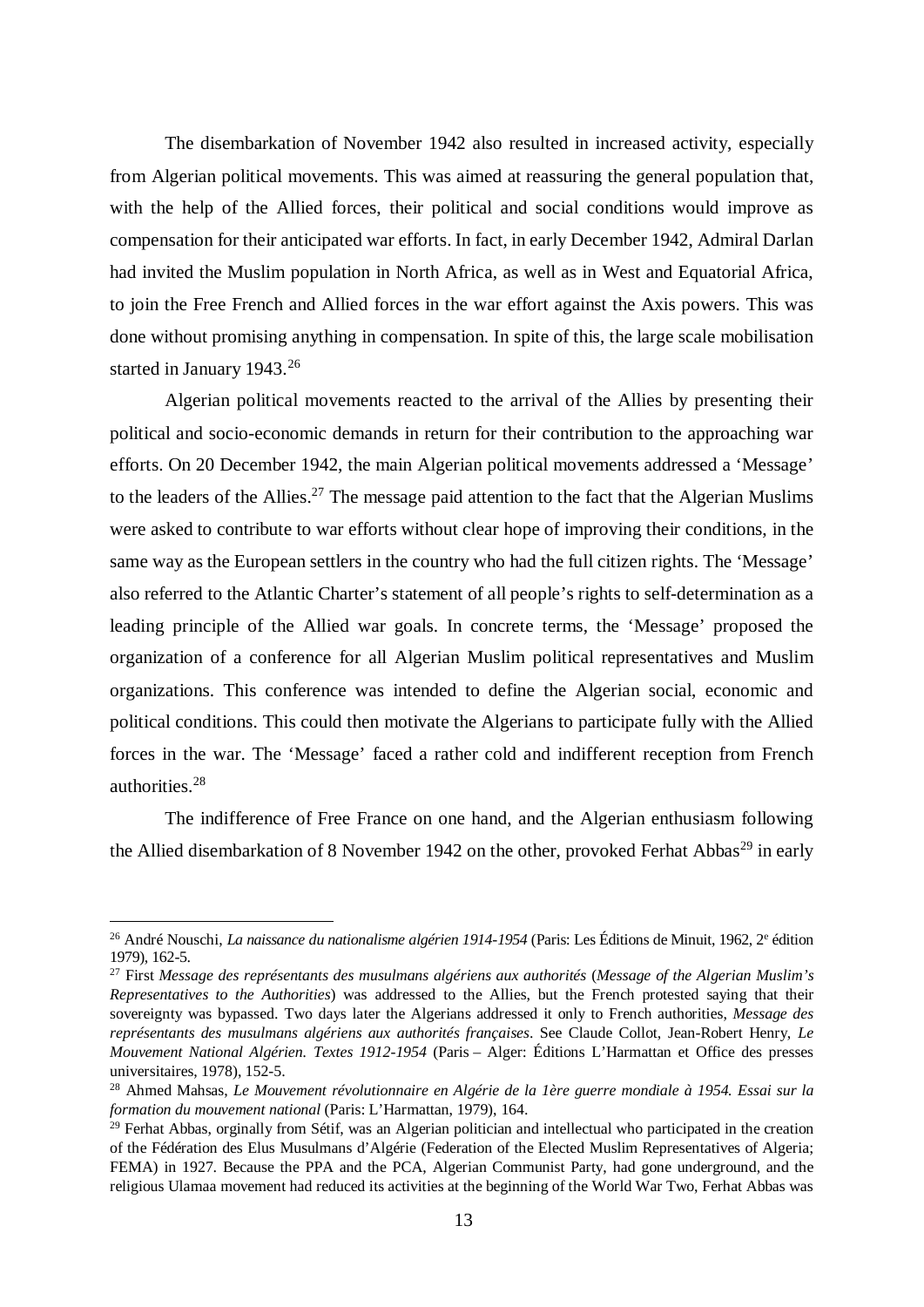February 1943 to edit a document putting together the Algerian requirements for reforms known by the name *Manifeste du Peuple Algérien. L'Algérie devant le conflit mondial* (*Manifesto of Algerian People: Algeria in Front of the World Conflict*).<sup>30</sup> At the end of March 1943, Ferhat Abbas and several other Algerian political leaders presented the *Manifesto* publicly. Even if Ferhat Abbas was the main author of the *Manifesto*, almost all the Algerian political leaders had participated in its elaboration. The text of this document regrouped the main points of the Algerian political movement programs since the 1930s. It was addressed to Marcel Peyrouton, General Governor of Algeria, and the following day, to the leaders of the Allied Forces in Algiers.<sup>31</sup>

The essential requirement of the *Manifesto* was the right of self-determination for the Algerians. This could be made possible by the creation of a proper constitution for the country. The *Manifesto* also condemned the colonial regime more generally. In fact, the Wilsonian principles from the First World War were clearly visible in the *Manifesto*, as well as those coming more recently from the Atlantic Charter.<sup>32</sup>

Even if the Free France authority, General Governor Peyrouton, received the 'Manifesto' positively, their response was very slow. This provoked those behind the *Manifesto* to elaborate a new document called, *The Additive to the Manifesto*<sup>33</sup> in May 1943.

This *Additive* was more precise and fine-tuned in relation to the original *Manifesto* in terms of the political future of Algeria, and socio-economic reforms for its population. Immediate autonomy would allow the possibility of Algeria's full participation in the Allied War effort.

If the *Additive* was more moderate than the *Manifesto* in its proposition of procedures, its forecasts and wishes for post-World War Two Algeria were surprisingly radical. The aim

the most visible of the Algerian political leaders. This pushed him to be active in the new situation after the arrival of the Allies.

<sup>30</sup> "Manifeste du Peuple Algérien. L'Algérie devant le conflit mondial," in Collot & Henry *Le Mouvement National Algérien*, 155-65.

<sup>31</sup> Charles-Robert Ageron, "Ferhat Abbas et l'évolution politique de l'Algérie musulmane pendant la 2e guerre mondiale," *Revue d'Histoire Maghrébine* 4 (1975): 125-44.

<sup>32</sup> Slimane Chikh, *L'Algérie en armes ou le temps des certitudes* (Paris: Economica, 1981), 43 and Mohammed Harbi, *Aux origines du Front de Libération Nationale: La scission du PPA-MTLD. Contribution à l'histoire du populisme révolutionnaire en Algérie* (Paris: Éditions Christian Bourgeois, 1975), 16.

<sup>&</sup>lt;sup>33</sup> "Document remis au général Catroux le 11 juin 1943 par MM. Ferhat Abbas et le docteur Tamzali. Projet de réformes faisant suite au Manifeste du Peuple algérien musulman du 10 février 1943 présenté par les Délégations financières arabes et kabyles le 26 mai 1943," (This document is generally known by the name *Additive to the Manifesto* (*Additif au Manifeste*) in Collot & Henry *Le Mouvement National Algérien*, 165-70.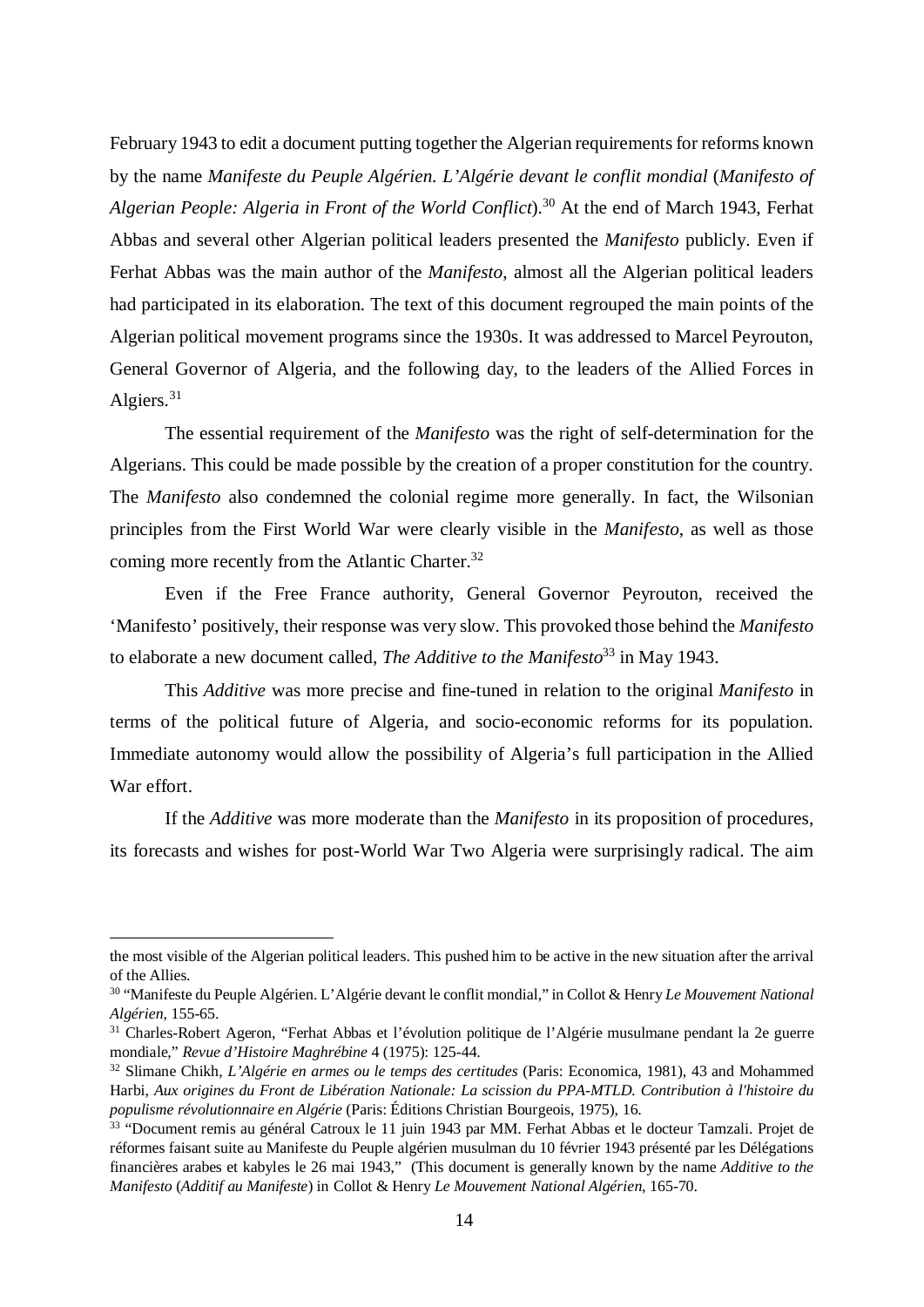was a more or less an independent Algerian state, which would be federated with France. It also took up the possibility of creating a federation with Morocco and Tunisia.

Before the war, the Algerian political movements wanted to improve the conditions of the Algerians as French citizens. Now, they wanted to finish with the colonial regime and asked for improvements for Algeria as a country.<sup>34</sup> In spring 1943, the Allies required more and more war effort from the French authorities. In this situation, the Algerians presented their farreaching propositions in the belief that France could more easily accept them at that point than after the war.<sup>35</sup>

The response of France to the *Additive to the Manifesto* was once again very slow, and much more modest than the Algerians had hoped. Algerian political movements got closer to each other in their attempts to advance the principles of the *Manifesto* and its *Additive*.

In autumn 1943, France started to formulate a post-war approach to colonial questions in general, and to North Africa in particular. This could be clearly seen in the discourse of General de Gaulle in Constantine in December 1943 concerning reforms to the conditions of the Algerians. In the Conference of Brazzaville at the end of January 1944, Charles de Gaulle drafted the institutions which were to more generally organize relations between France and its colonies after World War Two. In fact, the founding principles of the Union Française<sup>36</sup> were defined in Brazzaville.<sup>37</sup>

Concerning the French West and Equatorial Africa especially, the Brazzaville Conference was a sign of how the Second World War had changed the geopolitical understanding of the whole African continent. Thus, the Brazzaville Conference was the *de facto* beginning of decolonisation, and it impacted all over the European colonial empires.

In Algeria, when facing the French authorities' slow and modest attitudes, firstly to their political, but also to their socio-economic requirements, the Algerian political movements started to support any activities which aimed to promote the principles of the Algerian

<sup>34</sup> Charles-Robert Ageron, *Histoire de l'Algérie contemporaine*, tome II, *De l'insurrection de 1871 au déclenchement de la guerre de libération (1954)* (Paris: Presses Universitaires de France, 1979), 560.

<sup>35</sup> Mahsas, *Le Mouvement révolutionnaire en Algérie*, 168 and Nouschi, *La naissance du nationalisme algérien*, 135.

<sup>36</sup> *Union Française* (the *French Union*) organized the relations between the metropolis (France) and the colonies between 1946 and 1958.

<sup>37</sup> Nouschi, *La naissance du nationalisme algérien*, 137 and 138. Edward Mortimer, *France and the Africains 1944-1960* (London: Faber and Faber Ltd., 1969), 49-52. For details of the background of the discourse of Constantine and the Conference of Brazzaville as well as the views of Charles de Gaulle on Algeria, see Jean Lacouture, *De Gaulle, Le rebelle*, tome 1 (Paris: Seuil, 1984), 752-4. When asked about the possibilities that the Algerian departments would develop towards more autonomy, de Gaulle exclaimed: 'Autonomie? Voyons, c'est par l'indépendance que tout cela finira!' ('Autonomy? Come on, all this will end up in independence').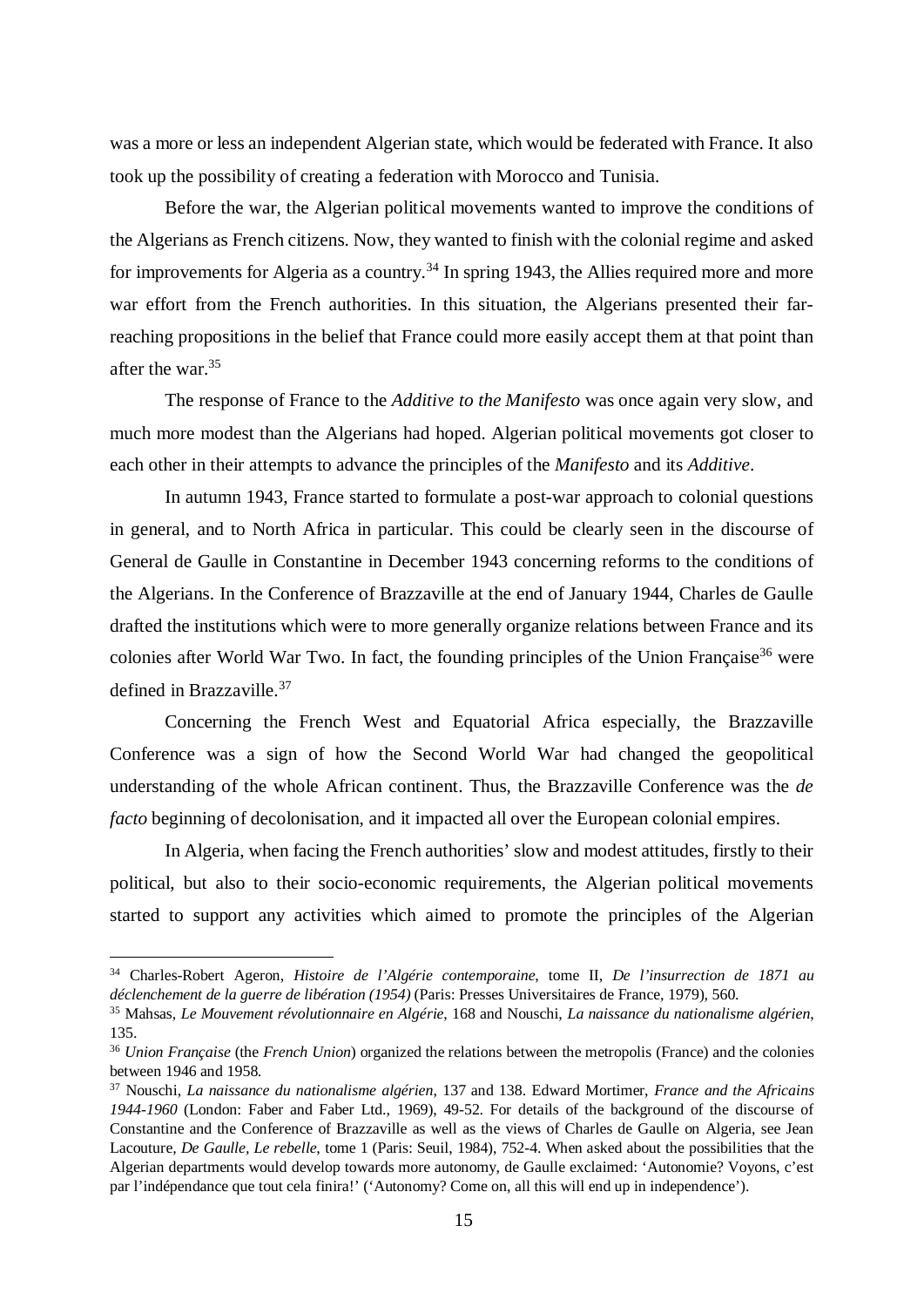Manifesto and its Additive. In this situation of hectic political ambiance in Algeria, on 7 March 1944, Charles de Gaulle introduced an *Ordonnance du 7.3.1944*. This was the largest political reform ever accepted by France in favour of the Algerians since the beginning of the colonial regime in 1830.<sup>38</sup> However, for the Algerian political movements it was too little, too late; they argued that the spirit of the *Ordonnance* was against the essence of the *Manifesto* and its *Additive*, it was based on assimilation rather than autonomy.<sup>39</sup>

In order to strengthen the position of the Algerian political movements, Ferhat Abbas founded, merely a week after de Gaulle's degree, the 14 March 1944 movement which aimed to unify all the Algerian political forces. It was called Les Amis du Manifeste et de la Liberté (Friends of the Manifesto and Freedom; AML).<sup>40</sup>

In the process of establishing the constitution of the AML, Ferhat Abbas and the Fédération des Elus Musulmans d'Algérie (Federation of the Elected Muslim Representatives of Algeria; FEMA) once again had the initiative. Nevertheless, they negotiated very closely with two other political movements, and very quickly, the AML became a real mass movement.<sup>41</sup> In six months, about half a million Algerians had joined the AML, and as its

<sup>38</sup> "Ordonnance du 7.3.1944," in Mahfoud Kaddache, *Histoire du nationalisme algérien. Question nationale et politique algérienne 1919-1951*, tome 2 (Alger: SNED, Société Nationale d'Edition et de Diffusion, 1980), 953-5 and Nouschi, *La naissance du nationalisme algérien*, 138.

<sup>39</sup> Collot & Henry, *Le Mouvement National Algérien. Textes 1912-1954*, 185; Mohammed Harbi, *Le F.L.N., Mirage et Réalité. Des origines à la prise du pouvoir (1945-1962)* (Paris: Éditions Jeune Afrique, 1980), 20-5 and Charles-André Julien, *L'Afrique du Nord en marche: nationalismes musulmans et souveraineté française*, troisième édition revue et mis à jour (Paris: René Julliard, 1972), 257 and 258.

<sup>40</sup> Especially Youcef Beghoul, "Le Manifeste du Peuple Algérien ou la libération nationale par la voie populaire: l'appel au pays réel," *RASJEP, Revue Algérienne des Sciences Juridiques, Economiques et Politiques* 9, 4 (1974): 215; Claude Collot, "Le Parti du Peuple Algérien," *RASJEP*, *Revue Algérienne des Sciences Juridiques, Economiques et Politiques*," 8, 1 (1971): 180 and Collot & Henry, *Le Mouvement National Algérien. Textes 1912-1954*, 185.

<sup>41</sup> Collot & Henry, *Le Mouvement National Algérien*, 185; Harbi, *Aux origines du Front de Libération Nationale*, 18 and 19; Julien, *L'Afrique du Nord en marche*, 259; Mahsas, *Le Mouvement révolutionnaire en Algérie*, 175 and Nouschi, *La naissance du nationalisme algérien*, 139. The AML appeared for the third time in the 20th century when the Algerians tried to advance their political unity. The first time, after the First World War, was centred around Emir Khaled, grandson of Emir Abdelkader who fought the French invasion in the 1830s and 1840s, when the Algerians wanted to combine their efforts. The second time was during the French Popular Front when Algerian political movements tried to defend the Blum-Violette-project by the Muslim Congress. For the third attempt, the AML united three major movements – the FEMA (Elected Muslim Representatives), the PPA (the radical movement seeking independence and banned since September 1939), and the religious Ulamaa movement which defended the Arabo-islamic identity of Algeria; only the PCA, Algerian Communist Party remained outside the AML. In the two first attempts, the Algerians had defended political reforms initiated by France, in the case of the AML they were opposing the French initiative, the *Ordonnance 7.3.1944* and asked more than France was willing to support. This was the main and most important difference when compared with the period before World War Two. See Jean-Claude Vatin, *L'Algérie politique, histoire et société*, 293 and 294. Vatin highlights that the unity within the AML was the result of its opposition to the French initiative.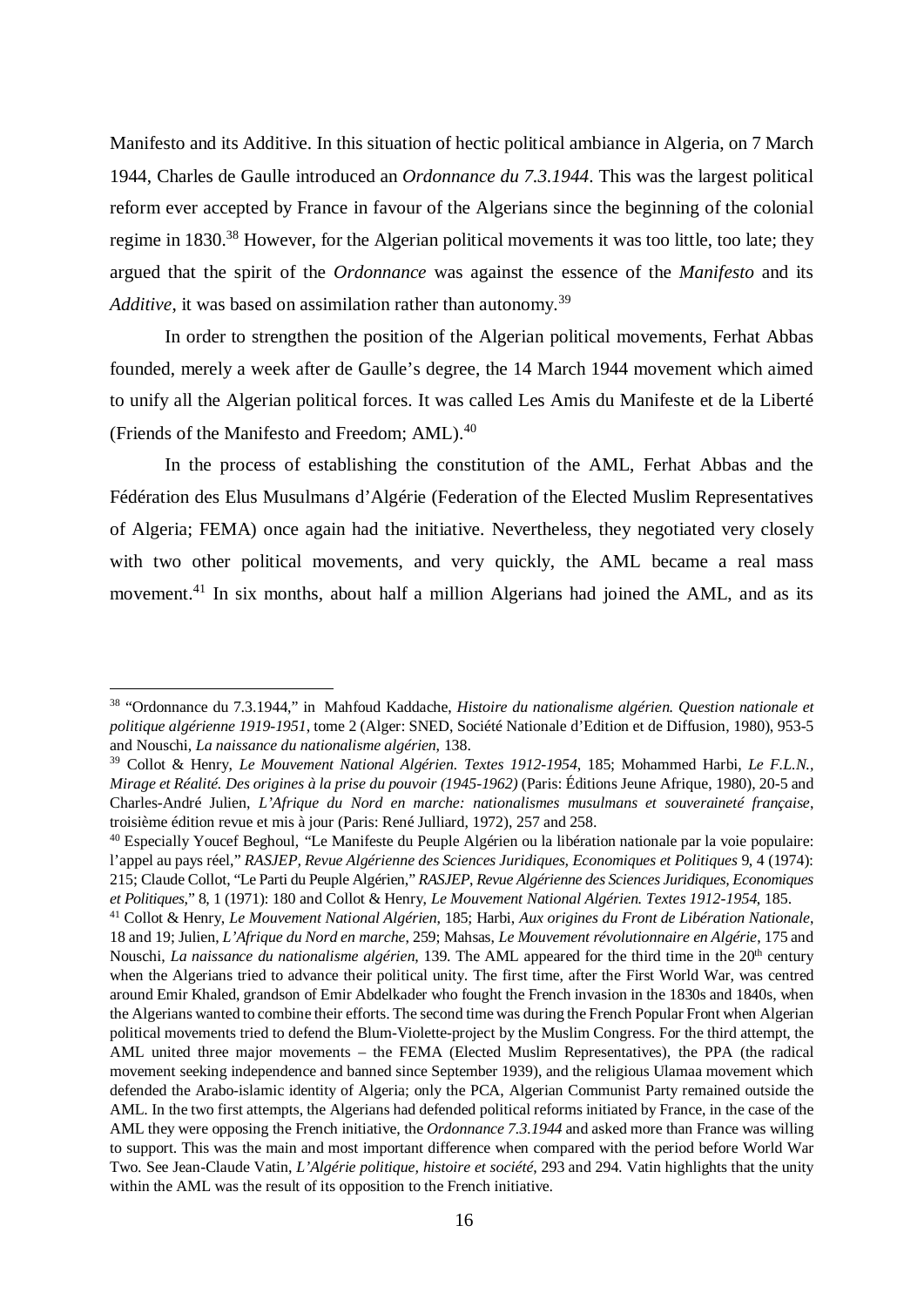members, developed a national civic duty and pride.<sup>42</sup> The most important impact of the AML was that it made the Algerian public more politicized and radicalized, it was the political educator of the Algerian masses.<sup>43</sup>

In the beginning during the spring of 1944, the program of the AML was a compromise of the different movements it comprised, and as such, more moderate than the Algerian *Manifesto*. In autumn 1944, especially after it had been unable to advance its goals, the programme of the AML started to become more radical. At the same time, the PPA became more important among basic members of the AML,<sup>44</sup> this also contributed to the radicalisation of the AML.

The general political, as well as the social and economic atmosphere in Algeria, was rather hectic, somehow over-heated in autumn 1944 and spring 1945. In the summer of 1944, the main Allied attention had moved from North Africa to Europe, and the leading organs of the Free France were transferred to Paris, as such the problems of Algeria were left behind. The Allies had launched a second invasion from the Mediterranean to Southern France, the landing at Provence on 15 August 1944. The forces which landed in Provence were composed of troops from the Anglo-American and French armies. Those in the French Liberation Army came from the FFL, and the French African Army. Because an important part of the French forces were troops of African origin, this landing operation increased political tension in North Africa. This meant that there were also rumours, hopes and expectations of outside intervention against colonialism.<sup>45</sup>

<sup>42</sup> **Virhe. Vain pääasiakirja.**Julien, *L'Afrique du Nord en marche. Nationalismes musulmans et souveraineté française*, 259; Nouschi, *La naissance du nationalisme algérien*, 139 and Benjamin Stora & Zakya Daoud, *Ferhart Abbas: Une utopie algérienne*, Destins Croisés, collection dirigée par Bernard Lauzanne, Coll. "L'Aventure Coloniale de la France" (Paris: Denoël, 1995), 139. Concerning the support of the trade unions to the AML, see the non-published article of Abderrahim Taleb Bendiab, *Le mouvement syndical algérien de 1943 à 1954 et ses rapports avec les partis politiques*, Alger, December 1987, 15 and 17.

<sup>43</sup> Beghoul, "Le Manifeste du Peuple Algérien," 232-6, 251 and 252 and René Gallisot, "Les conceptions de la Nation Algérienne. Les contradictions idéologiques du mouvement national. Lecture de textes autour du Manifeste du Peuple Algérien," *RASJEP*, *Revue Algérienne des Sciences Juridiques, Economiques et Politiques*, 15, 4 bis (1978): 732.

<sup>44</sup> As the PPA was banned since 1939, the AML offered it a chance to act openly.

<sup>45</sup> Ageron, *Histoire de l'Algérie contemporaine*, 141-3 and Kaddache, *Histoire du nationalisme algérien*, 669 and 670.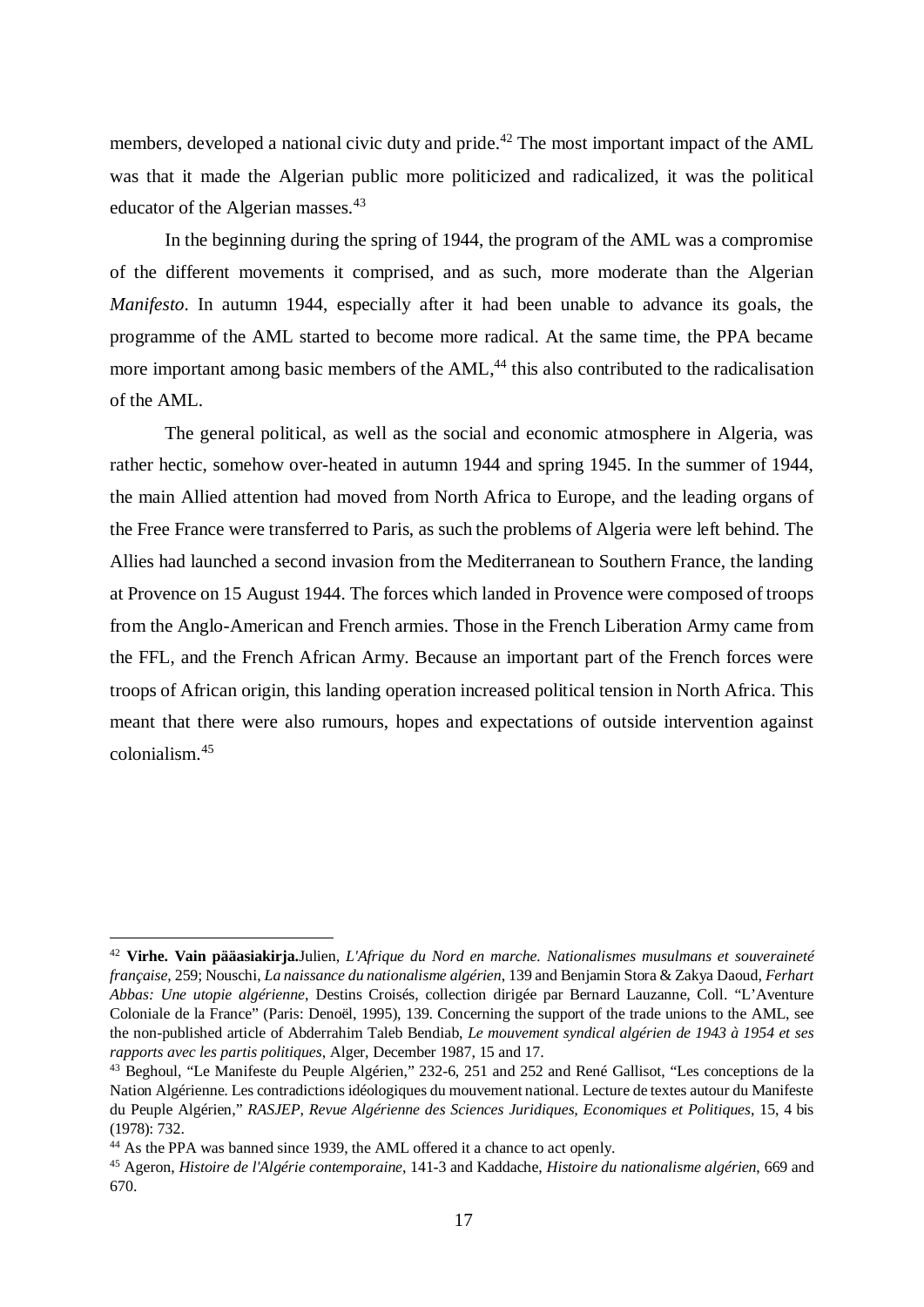The European population, the settlers, who had kept a low profile when the Allied Forces were around, started to raise their heads and oppose the *Ordonnance du 7.3.1944*, as well as all the attempts to enlarge the political rights of the Algerian people.<sup>46</sup>

These kind of different tensions and competition, including a very bad economic situation, the almost famine situation in several parts of Algerian countryside, led to tragic violence. This started in early May, and very quickly caused the abolition of the AML on 14 May 1945,<sup>47</sup> a week after the end of the Second World War.

# **Tragic Aftermath**

The Second World War in Europe was over on 8 May 1945 when the Allies reached Berlin, and the Axis surrendered. However, the war atrocities were not over for the North Africans. On the very day of German surrender, 8 May 1945, in the Algerian towns of Sétif and Guelma, political demonstrations turned into violent clashes between the protestors, the police and the European settler's private militias.

In fact, the first round of demonstrations in Algeria had already taken place on the First of May when, all over the country, trade unions organized traditional rallies – with official permission. Some nationalist militants took part in these demonstrations, and confronted the forces of order in many cities. They provoked clashes causing few casualties, but leaving many wounded.<sup>48</sup>

A week later, on 8 May 1945, the victory over the Axis was celebrated and French authorities organised demonstrations across the country to symbolise Germany's surrender. As with the First of May gatherings, numbers of different nationalist symbols were also visible in the demonstrations. This led to rioting of varying degrees in many Algerian locations. In the eastern department of Constantine the situation became more dramatic. In Sétif, firing started to be heard, but who fired first – police or demonstrators – or who were the first victims, Algerians or Europeans, remains unclear.today. The Algerian demonstrators dispersed all over the city and killed Europeans they came across. The same scene was repeated in the city of

<sup>46</sup> Nouschi, *La naissance du nationalisme algérien*, 140 and idem, *L'Algérie amère, 1914-1994* (Paris: La Maison des Sciences de l'Homme, 1995), 172-3. The European settlers had threatened to provoke riots which would force the government to give up the *Ordonnance du 7.3.1944* and its reforms.

<sup>47</sup> Julien, *L'Afrique du Nord en marche*, 263, Kaddache*, Histoire du nationalisme algérien*, 719 and Nouschi, *La naissance du nationalisme algérien*, 142.

<sup>48</sup> Redouane Aïnad-Tabet, *Le 8 mai 1945 en Algérie* (Alger: Office des Publications Universitaires, 1985), 33-8 and Roger Le Tourneau, *Evolution politique de l'Afrique du Nord Musulmane 1920-1961* (Paris: Armand Colin, 1962), 348-9.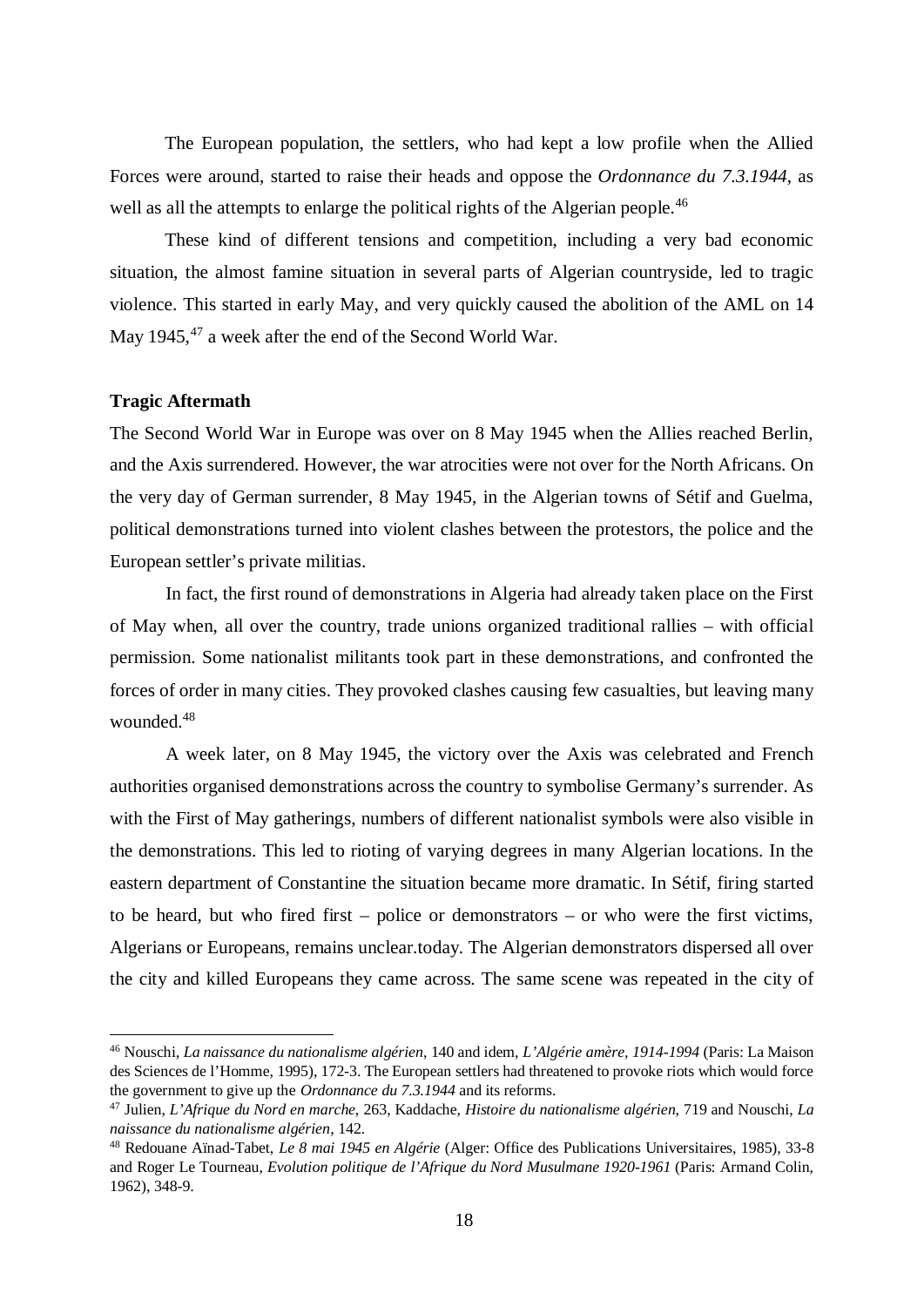Guelma, but the number of European victims was smaller. From these cities, the violence spread into the surrounding rural areas where colonial villages and isolated settler farms were attacked by Algerian armed groups.

The number of European casualties was just over one hundred deaths, and about 150 wounded. In terms of the population of the Constantine district department, about five percent  $(5\%)$  participated in the insurrection.<sup>49</sup>

France responded very forcefully. Their military forces, including both naval and air forces, participated in the operations. In addition, the colonial administration and private militias of European settlers started cruel reprisals consisting of punitive expeditions which destroyed entire villages, and practising summary executions continuing until almost the end of June 1945. The French historian Charles-André Julien claimed that even some right-wing European settlers considered the repression 'cruel, merciless and really inhuman in its lack of comprehension.'<sup>50</sup>

Even today the exact number of Algerian victims is unknown, the estimations vary greatly, from 1,500 according to the contemporary *Report of General Paul Tubert*, to the figure of 45,000 presented by the PPA.<sup>51</sup> Probably, the estimate of between 15,000 and 20,000 is not far from the real number of victims.<sup>52</sup>

As explanations for the insurrection and the massacre of Sétif and Guelma, this chapter has already dealt with the international atmosphere and climate during 1944 to 1945. The items

<sup>49</sup> Aïnad-Tabet, *Le 8 mai 1945 en Algérie*, 132-4; Julien, *L'Afrique du Nord en marche*, 263.

<sup>50</sup> «Cruelle, impitoyable et vraiment inhumaine dans son manque de compréhension». See Julien, *L'Afrique du Nord en marche*, 263 and Boucif Mekhaled, *Chroniques d'un massacre, 8 mai 1945. Sétif, Guelma, Kherrata*, préfaces de Mehdi Lallaoui et Jean-Charles Jauffret (Paris: Syros, 1995), 227. Boucif Mekhaled suggests that the violence of repression can be explained by the determination of the European settlers and local administration to show France and the Algerians that the time for reforms was over and that there was no place for national movements in Algeria after the Second World War.

<sup>51</sup> "Rapport à Monsieur le Ministre Plénipotentiaire Gouverneur Général de l'Algérie de la Commission chargée de procéder à une enquête administratives sur les événements qui se sont déroulés dans le département de Constantine, le 8 Mai 1945 et jours suivants," this report included comments in the text from Tayeb Chentouf and Abderrahim Taleb-Bendiab, "Un Document inédit sur le 8 mai 1945 dans le Constantinois: Le Rapport du Général Tubert," *RASJEP, Revue Algérienne des Sciences Juridiques, Economiques et Politiques* 11, 4 (1974): 289-316. See also Nouschi, *La naissance du nationalisme algérien*, 142, and Pierre René Gazagne, *L'émeute du Constantinois (mai 1945), rapport du 8 octobre 1945* (Alger: Secrétaire général du Gouvernement général de l'Algérie, 1945).

<sup>52</sup> Alistair Horn, *A Savage War of Peace. Algeria 1954-1962* (London: MacMillan, 1977), 27, fn.; Kaddache, *Histoire du nationalisme algérien*, 718; Mekhaled, *Chroniques d'un massacre*, 204-9. In 1946, the representatives of the Ulamaa movement in the Algerian parliament presented a figure of 80,000-85,000 victims based on the American sources. Numbers between 15,000 and 20,000 victims is most frequently supported by scientific research. After the tragedy, more or less until today, this debate has been political. See Jean-Louis Planche, *Sétif 1945: histoire d'un massacre annoncé* (Paris: Éditions Perrin, 2006). He suggests a figure of 20,000-25,000 Algerian victims.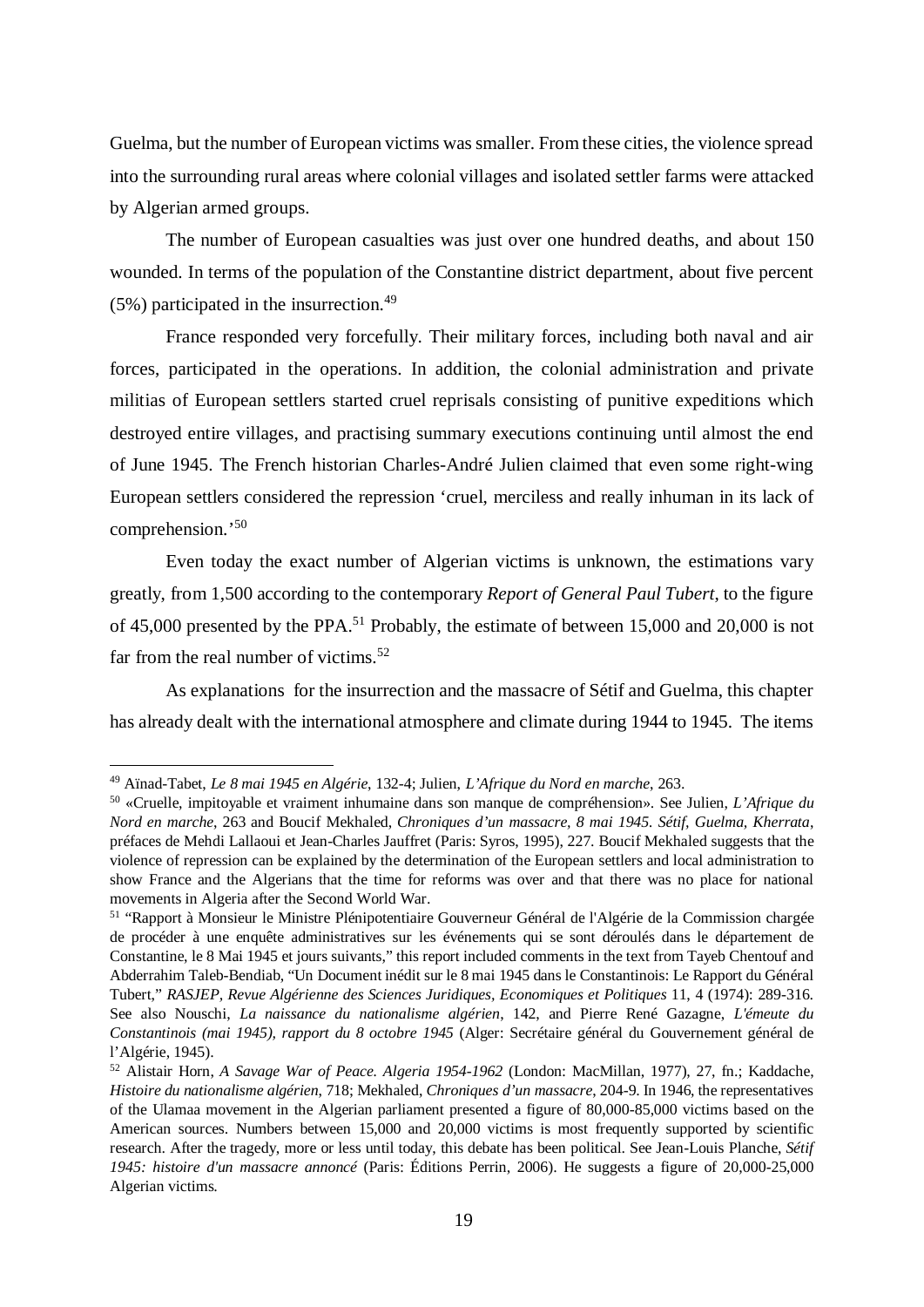of these years included the Conference of San Francisco, the creation of both the Organisation of United Nations and of the Arab League with their favourable attitudes towards all people's right to self-determination, as well as with the rumours about the end of colonialism, and the independence of Algeria. There were many hopes in the collective mind of the Algerians in that spring.<sup>53</sup>

On the domestic scene, the mass migration to France (where hundreds of thousands of Algerians had worked before the Second World War),<sup>54</sup> had stopped totally at its outbreak. With the collapse of crops, the famine and, importantly, the epidemic with an increasing death toll, the last year of the war, 1944 to 1945, was the most difficult for the Algerians, especially the rural population.

Of course, the ways in which the demonstrations and the violence developed are important. There are different stories and theories about their spontaneity, and even more, whether they were premeditated and even planned. There is important research literature on this. However, as Charles-André Julien said as early as the 1950s, even if there were plans about armed insurrection, there is no proof that anybody gave orders to execute those plans, or that any probable orders were followed.<sup>55</sup> Charles-André Julien spoke about 'planned provocation' providing three possibilities – Algerian extremists without connection to political movements, agencies of local colonial administration, or individual representatives of the local police organisation.<sup>56</sup>

<sup>53</sup> Chentouf & Taleb-Bendiab, "Un Document inédit sur le 8 mai 1945 dans le Constantinois," 311; Horn, *A Savage War of Peace*, 25, Julien, *L'Afrique du Nord en marche*, 260 and Mekhaled, *Chroniques d'un massacre*, 89-92. Mekhaled points out that the Algerian political leaders, including Ferhat Abbas, were continuously in contact with responsible individuals among the Allies, and contributed to rumors about the rapid change of Algeria's status at the end of the World War.

<sup>&</sup>lt;sup>54</sup> Between the two world wars about 650,000 Algerians left for France. Most stayed there approximately 18 months, so the permanent number of Algerians varied between 80,000 and 200,000. Charles-Robert Ageron, *Histoire de l'Algérie Contemporaine*, 4e édition, (Paris: Presses Universitaires de France, 1970), 73, Carlier, "La première Etoile Nord-Africaine," *RASJEP, Revue Algérienne des Sciences Juridiques, Economiques et Politiques* 9, 4 (1972): 913-4. Carlier notes that, in 1924, the Algerians constituted a smaller minority in France than migrants from other countries. At that time, there were 300,000 Italians and Poles in France. Ibid., 916-7.

<sup>55</sup> There have been some hypotheses pretending that the PPA were behind the *Forces Arabes de l'Interieur* (FAI), following the model of *Forces Français de l'Interieur* (FFI), i.e. resistance inside France during the German occupation. See Ageron, *Histoire de l'Algérie contemporaine*, 586 and 587, Harbi, *Le F.L.N., Mirage et Réalité*, 28, idem, *L'Algérie et Son Destin. Croyants ou Citoyens* (Paris: Arcantère, 1992), 67-9, Mahsas, *Le Mouvement révolutionnaire en Algérie*, 173-4, as well as Mekhaled, *Chroniques d'un massacre*, 108-10 and William B. Quandt, *Revolution and Political Leadership: Algeria 1954-1968* (Cambridge, MA: The MIT Press, 1968), 51. Mahsas and Mekhaled mention that there were some preparations for the armed struggle by spring 1942, that is, before the Allied invasion.

<sup>56</sup> Aïnad-Tabet, *Le 8 mai 1945 en Algérie*, 43-55, Julien, *L'Afrique du Nord en marche*, 263-5. Julien notes the possibility of provocation either from the PPA or European extremists. Aïnad-Tabet looks at different possibilities behind the provocation. For him, both the European settlers and the local French administration wanted to stop the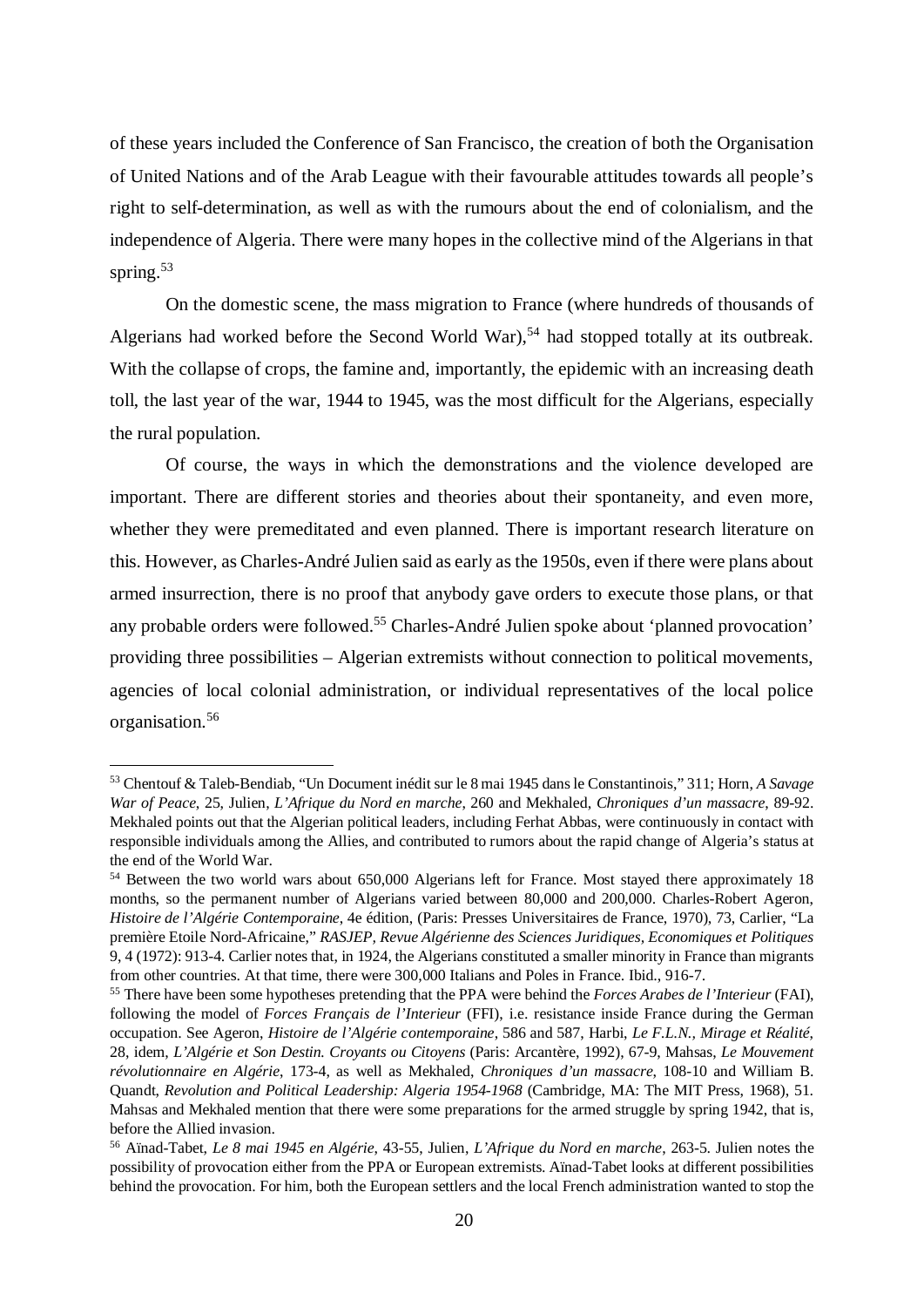Equally important are the forms, and especially the motives of colonial repression, which caused the massacre of so many Algerians. It is said that when the attention of the international community and the French government was in Europe, where they celebrated the victory over the Axis, the colonial administration and the European settlers thought that it was the right moment to show everybody that the time for reforms and political concessions was over.<sup>57</sup>

The reforms, those that the *Ordonnance du 7.3.1944* wanted to realize, and the cooperation between the Algerian political movements, were all finished in the tragedy of 1945. From the 1945 Sétif massacre onwards, French policy in Algeria became much more systemically repressive, and expanded into many more domains than before World War Two; this continued until the country's independence in 1962. For instance, different electoral processes were undermined by the disqualification of candidates from Algerian political movements, by their imprisonment, and finally, by the falsification of results. This became so frequent from the second half of the 1940s that practice was called 'elections Naegelen.'<sup>58</sup>

The attitudes and the political behaviour of the European settlers in Algeria also became much more extreme and repressive than before the 1945 events in Sétif. During the violence and massacre of May and June 1945 in the regions of Sétif and Guelma, there was evident cooperation between the colonial public administration, local political representatives and the European settlers' private militias. The methods and the extent of this violence and repression, outside any control and in total illegitimate practice, resulted in their being seen as a subversive movement within the colonial legacy. The impact of this has been very dramatic for Algeria, and also her European population.<sup>59</sup>

political activity of the Algerians, the foreigners and the fascists aimed to weaken France. How the violence really started is not known even today.

<sup>57</sup> European settlers in Algeria had managed to stop the reforms in February 1919, the co-called 'Jonnart Laws,' they had managed to stop the 'Blum-Violette project' during the time of Popular Front in the second half of the 1930s, and with the 1945 massacre they managed to stop the reforms of *the Ordonnance du 7.3.1944*. Charles-Julien emphasized that Sétif 1945 strengthened their belief that they could continue the domination of the Algerians forever. See Julien, *L'Afrique du Nord en marche*, 265-6.

<sup>58</sup> 'Elections Naegelen' meant arranged elections and falsified election results named after General Governor of Algeria, Marcel-Edmond Naegelen who started this practice. See Zouhir Mebarki, "Les 'élections Naegelen', c'est quoi?", *L'Expression – Le Quotidien* (published on December 24, 2011), http://www.lexpressiondz.com/edito/145034-les-elections-naegelen-c-est-quoi.html (retrieved on July 16, 2018). <sup>59</sup> What happened in Guelma in 1945 is also seen as a foreshadowing of the extreme right terrorist movement of *Organisation de l'Armée Secrète* (*Secret Army Organization*; OAS), during the last years of Algerian independence war, 1961-1962. The OAS terrorized both the European and Algerian population, firstly in order to maintain Algérie Française (French Algeria) within the French Republic, and then to apply the scorched-earth policy obliging the European settlers to leave the country. Jean-Pierrre Peyroulon, *Guelma, 1945 – Une subversion française dans l'Algérie coloniale* (Paris: Éditions la Découverte, 2009).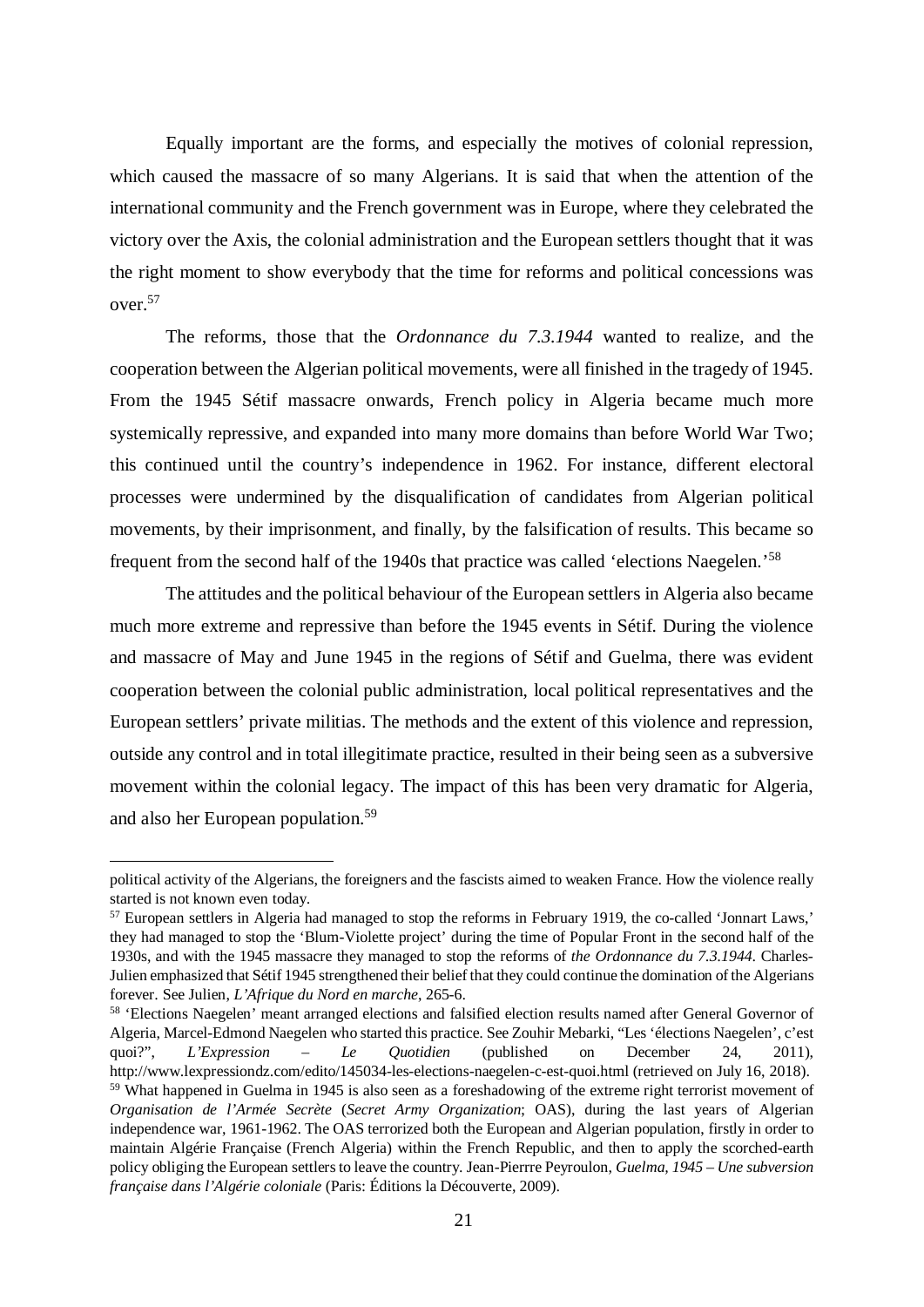For the Algerians, the massacre at Sétif and Guelma in 1945 constituted then, and remains, a real shock and tragedy. Almost everything in the country's evolution during the Second World War, especially after the Allied disembarkation in North Africa, had encouraged the Algerians to believe in a more radius post-war future. The factors contributing to these expectations included the attitudes of the Allies, the approaches from the Free French and de Gaulle, either in the discourse of Constantine, or in the *Ordonnance du 7.3.1944*. In addition, the participation of the Algerians in the Italian and French campaigns, and in the final victory over the Axis in Berlin, were also significant. If the specific influence of the 1945 massacre was that all stakeholders within the colonial reality became more radicalised, the effect of this on the Algerians was the most intense.

The violence of May-June 1945 was the first serious armed conflict between the French and the Algerians since World War One (1916). Further events of that type now also became possible. The 1945 massacre had at least five different kinds of impacts on Algerians. First, despite the general amnesty of May 1946, the main political movements remained prohibited. This obliged the Algerian political movements to create new parties, which were apparently legal, to replace those which were forbidden, but which continued to exist underground, but in secret forms. Some of these parties even had special clandestine organisations for preparing armed action.

The second impact of the 1945 massacre was the reduction of what had existed in the AML during the final year of the war, that is, the level of cooperation between the Algerian political movements and parties. Instead of seeking cooperation, each party tried to reconstruct its profile after the experience of 1945, and in the situation where the  $4<sup>th</sup>$  Republic and the *French Union* were created. This was especially the case in terms of the elite and the leadership of the political movements. But the basic members of these movements, remained closer to their fellows in other movements because of what they held in common. Often, this perspective was reflected in the double or possibly multiple memberships across several Algerian political parties.

More generally, it can be said that because of the 1945 massacre, all the Algerian political movements faced an internal crisis, as well as a crisis between them, which involved their relationships. This was perhaps one reason explaining why they were unable to propose a change, or any alternative structure in the colonial relationship.

It is also noticeable that possibly the most important consequence of the 1945 massacre was the traumatisation, and moreover, the radicalisation of a whole generation of Algerians,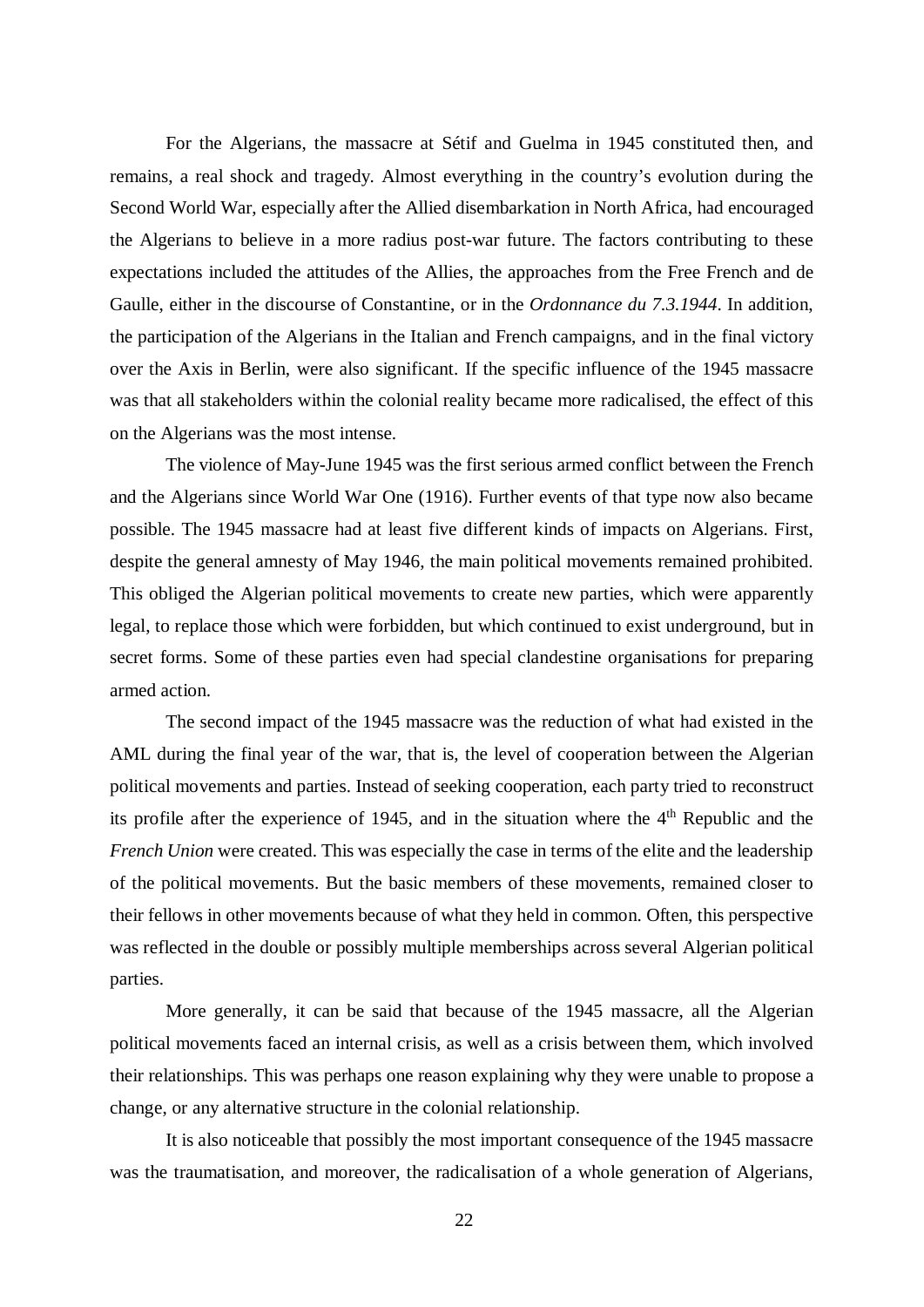especially its youth. The young could neither understand nor accept that the massacre was the Free France response and compensation for the Algerian war effort and sacrifice towards the liberation of France. Almost everybody in Algeria felt, and still feels, affected by the 1945 tragedy.<sup>60</sup> A part of the population, particularly young Algerians went underground; in 1945 or soon after, it was in the maquis that many of them also started to prepare for the actual armed struggle, and since then, were merely waiting for the right moment.

In the summer of 1945, General Duval, the commander of French troops in the country, told European settlers in Algeria that 'With this repression I give you ten years of peace, do proceed to the reforms, otherwise the violence will start again.'<sup>61</sup> The Algerian War of Independence started nine and half years later, on 1 November 1954.

### **Accounts**

The Second World War changed many things in Africa. Almost all these changes became visible in the colonial context, in the colonial relationship, between Europe and Africa. These changes could be seen in the behaviour of the various stakeholders in the colonial relationship. It was evident in the ways that the political powers in the metropolis were anticipating their future, and the future of their colonial empires. In addition, the colonisers in the colonies also started to see their future in different ways. However, the deepest and the most radical changes took place among the colonised people, within their political movements, and their individual human attitudes.

Thus, it can be concluded that there were five different main battlefields and campaigns for the Africans during the Second World War. In 1940, there were campaigns in Western Africa (mostly in French colonies), then in Eastern Africa around Ethiopia. Later, there were two major campaigns in North Africa, first against the Italians, and then between Rommel and

 $60$  An idea of how sensitive the memory of the 1945 massacre remains can be seen in recent articles such as Farouk Zoghbi, "Massacres du 8 Mai 1945: Mémoire et Histoire," *El Moudjahid. Quotidien National d'Information* (published on May 6, 2018), http://www.elmoudjahid.com/fr/actualites/123186 (retrieved on May 8, 2018) and Madjid Makedhi, "Mohamed El Korso. Historien et président de la fondation du 8 Mai 1945: « J'ai un grand espoir de voir cette proposition de loi aboutir »," *El Watan.com. Le Quotidien Indépendant* (published on Novembre 10, 2008), https://www.dzairnews.com/articles/elwatan-mohamed-el-korso-historien-et-ancien-president-de-lafondation-du-8-mai-1945-l-ecriture-de-l-histoire-procede-de-la-liberte-de-pensee (retrieved on June 15, 2018). In February 2005, Hubert Colin de Verdière, France's ambassador to Algeria, formally apologized for the massacre, calling it an 'inexcusable tragedy,' in what was described as 'the most explicit comments by the French state on the massacre.' The Algerians have created at least one association and one foundation to maintain the memory of the 1945 massacre. The debate about 1945 remains open.

<sup>61</sup> Kaddache, *Histoire du nationalisme algérien*, 721; Mekhaled, *Chroniques d'un massacre*, 229 and 231, fn. 8; Nouschi, *L'Algérie amère, 1914-1994*, 176.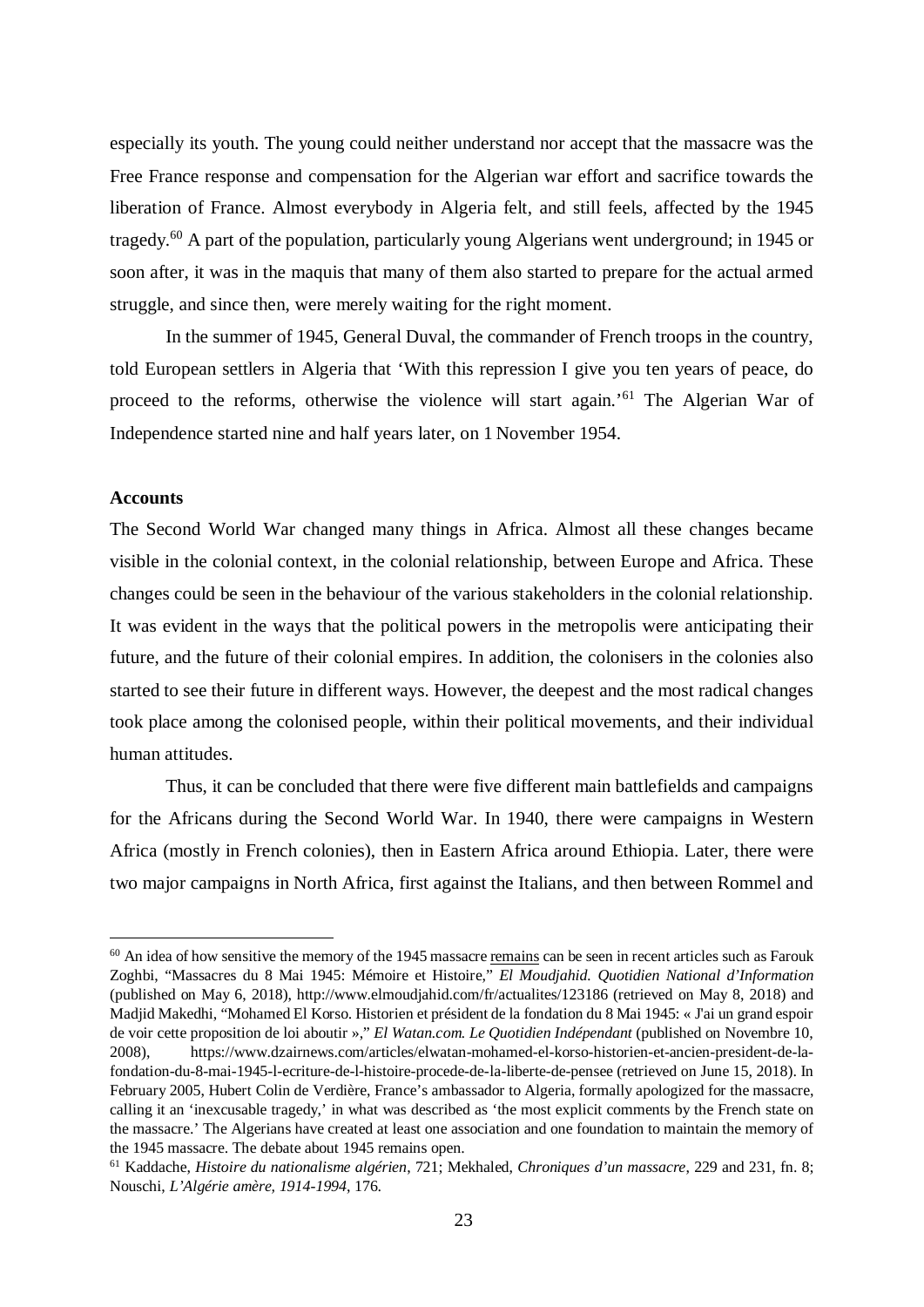Montgomery in Libyan Benghazi and the Egyptian Western Desert, and secondly, *Operation Torch*, the disembarkation of the Allies in Morocco and Algeria in November 1942. For the Africans, the fifth battlefield and campaigns were those in Europe, in Italy, France and Germany, and ending in Berlin in spring 1945.

From the point of view of both the coloniser and the colonised, the international settings had changed dramatically during World War Two. The emergence of new organisations like the UN or the Arab League was incredibly important. They were forums where the future of the world could be debated. But even more important was that they presented a world view which was very critical towards colonial realities, which, as a matter of fact, were no longer morally acceptable. In a way, if the UN was an attempt to remake an improved version of the League of Nations, then the colonial empires also needed to change. They were facing something of an ultimatum – change your profile or vanish. That explains why the main European colonial empires tried to change and renew their structures.

Between the two World Wars, the British Empire had tried to renew its structures by formally creating the British Commonwealth of Nations through the Statute of Westminster in 1931. During World War Two it became obvious that it would be impossible to restore the prewar colonial status quo at the end of the conflict. After some hesitation, the Commonwealth was recreated by removing the first word 'British', so that from 1949, 'only' the 'Commonwealth of Nations' exists where member states are 'free and equal.'<sup>62</sup>

In the French case, the evolution was a little different. In spite of de Gaulle's speech in Brazzaville January-February 1944, there was no mention of the possible independence of colonies in any public documents. The renewal of France itself was carried out in association with the former Empire. In 1946, the constitution was elaborated for the IV Republic and the French Union.

All inhabitants of the metropolis and the colonies became equally French by citizenship. After a couple of failures and a few changes, the constitution draft was finally accepted by the Constitutional Assembly on 29 September 1946. Even if the citizens were equal by nationality, their electoral status varied. Those living in the metropolis, and those few in the colonies who had full French civil status voted for the first college, and the rest, a large majority of the population in the French Union, voted for the second college. This Constitution was accepted by referendum on 13 October 1946, and was applied from 24 December 1946 onwards. The

 $62$  This prevailed until Britain joined the European Union in 1973. It reduced commercial connections with the dominions and colonies; these no longer received the free entries to British markets as they had previously.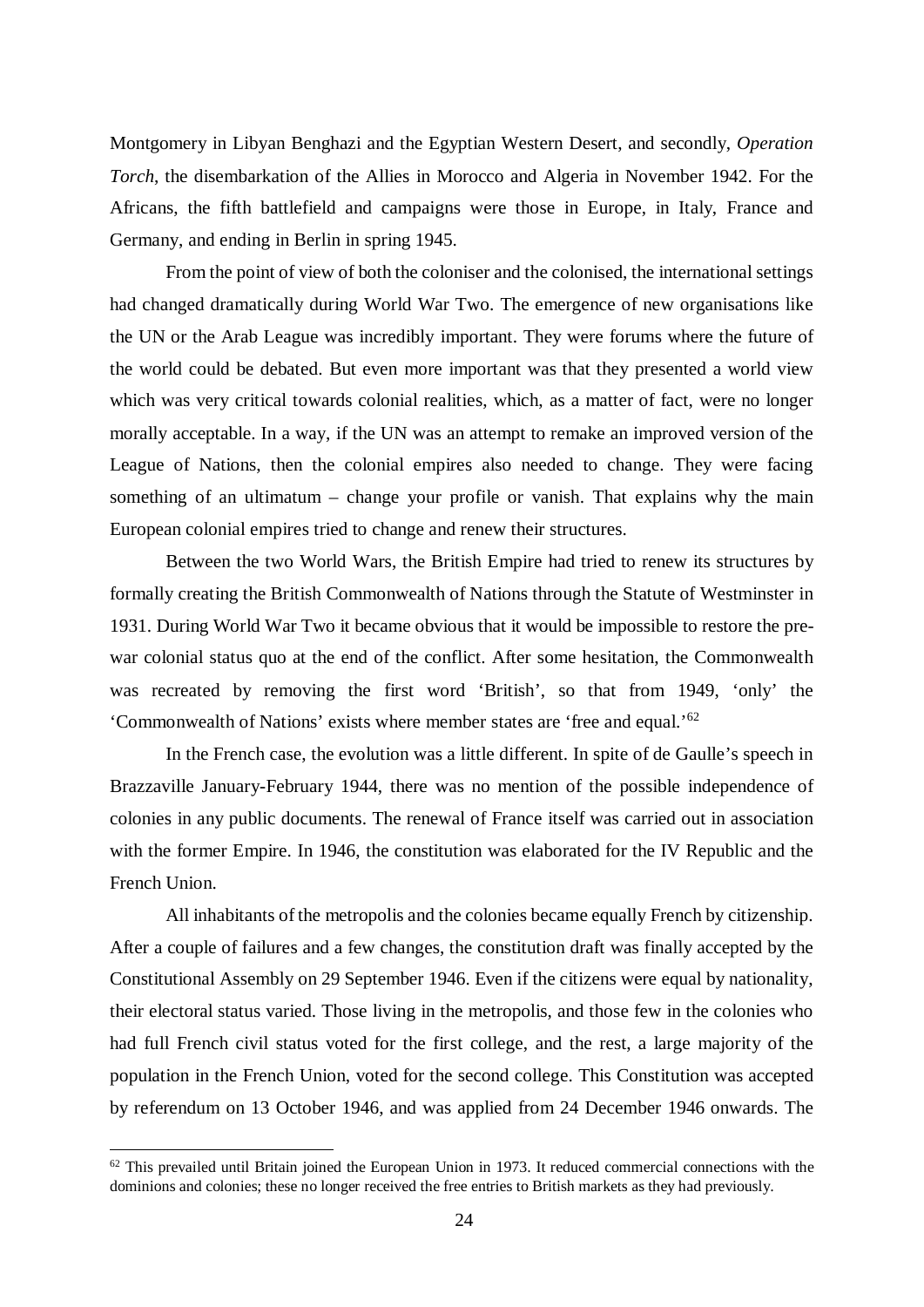French Union only integrated some tens of thousands of the colonial elite into national politics. Otherwise, French Union was not really a success story, ending in 1958 with the IV Republic.<sup>63</sup>

The Second World War had a huge impact on political movements in African countries. In many countries, those whose prototypes had already emerged between the world wars, were able to modernise their structures and performances. As has already been seen in the case of Algeria, the AML, The Friends of the Manifesto and Freedom, represented a new kind of political movement based on previous experiences. Its failure resulted in entirely new kinds of parties facing the post-World War Two challenges. In North Africa, a situation akin to that in Algeria also developed in Morocco and Tunisia, where Istiqlal and Neo-Destour confronted the colonial power, and in 1956 had gained the independence of their countries.

In French West and Equatorial Africa where an impressive number of new political parties emerged, there was also a serious attempt to unify all these new forces in a region-wide political movement. At the Bamako conference of October 1946, these different parties created Rassemblement Démocratique Africain (African Democratic Assembly or African Democratic Rally; RDA), as their common organ. In the second half of the 1940s, 16 national (or 'local') parties had already joined the RDA, which then became the largest political party in Africa at that time. In spite of various crises and difficulties, the RDA managed to maintain cohesion in preparing the French African colonies for peaceful decolonisation. This was then realised in the early 1960s when the RDA had already disappeared. In fact, the RDA had a clear regional role and has been seen as one of the first really Pan-African movements. Its story ended in the turmoil leading France and French Union from the IV to V Republic in 1958.<sup>64</sup>

The consequences of the Second World War elsewhere in Africa were approximately the same as in French West and Equatorial Africa. In relation to British colonies in Africa, and even more generally the whole British colonial empire, the Pan-African Congress in Manchester of 15-21 October 1945 was extremely important, and had far-reaching impacts.<sup>65</sup>

<sup>63</sup> In 1956, there was an attempt to refresh the *French Union* by the 'Loi-cadre de Gaston Defferre.' In reality, it was, first of all, an attempt to respond to the war in Algeria as well as to the recent independence of Morocco and Tunisia. The new constitution of the V Republic in October 1958 created the *French Community* (*Communauté Française*) to replace the *French Union*. The *French Community* was declared 'caduc' ('abolished') in March 1961. Today, *La Francophonie*, that is *The Organisation internationale de la Francophonie* (OIF), is continuing the performances of *French Union* and the *French Community*.

<sup>&</sup>lt;sup>64</sup> The RDA partially ended following the 1958 election when Guinea of Segou Touré voted for independence, voting "No" to France.

<sup>&</sup>lt;sup>65</sup> The Manchester Congress was the 5<sup>th</sup> Pan-African Congress after the first in London during 1900. Political leaders as Kwame Nkrumah from Ghana (Gold Coast), Obafemi Awolowo and Nnamdi Azikiwe of Nigeria, as well as Jomo Kenyatta from Kenya, were participatants. These leaders were all the main architects in the processes leading their countries to independence in the 1950s (Ghana) and 1960s. In May 1963, their influence helped in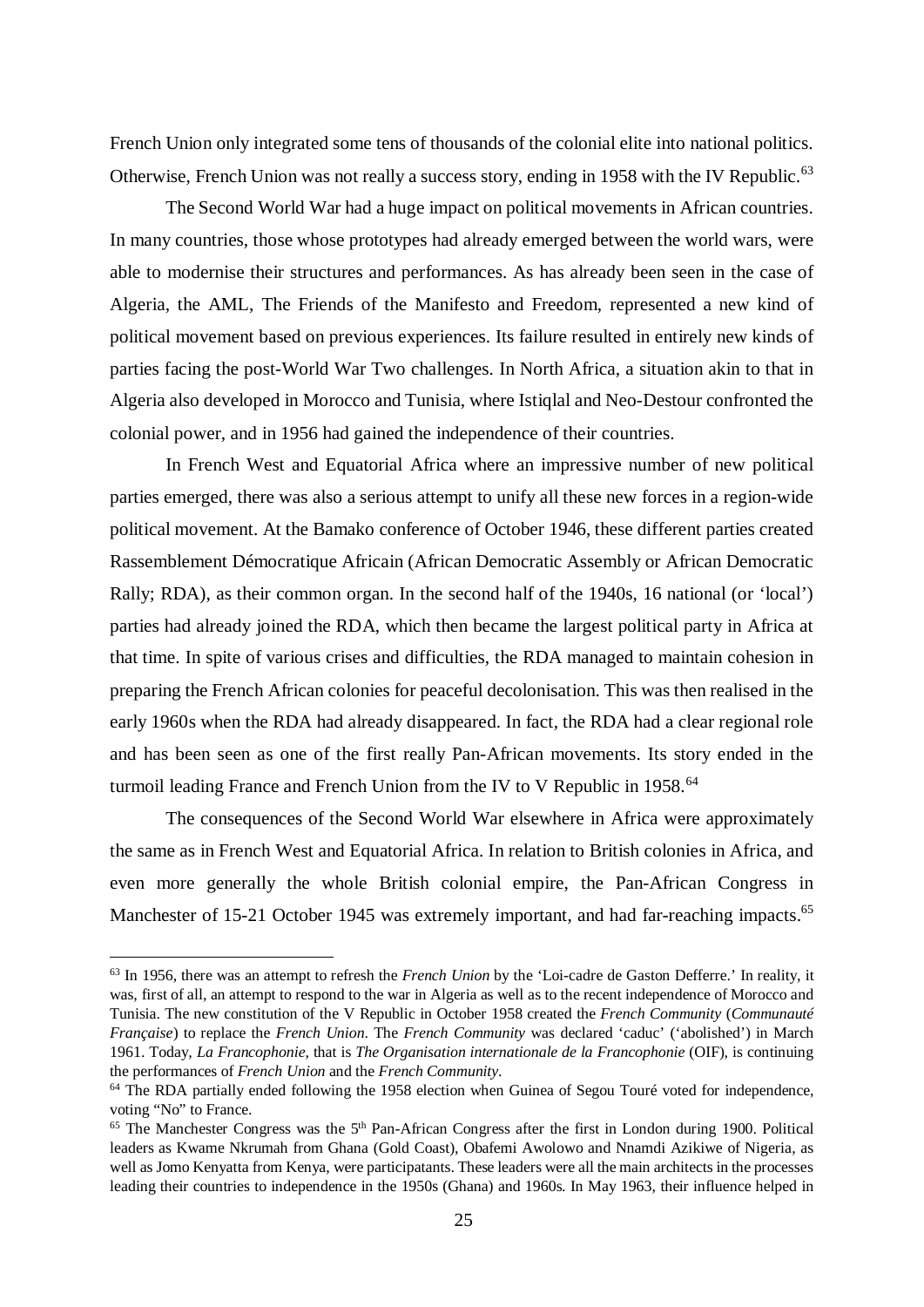The Manchester Congress participants included, besides those from the African continent, also those of African origin from the Caribbean and the USA. The main theme was, of course, decolonisation, but an important part of the debates also dealt with the problems of racism more generally, and so had an impact on the entire British colonial empire as well as on other Europeans. Political movements accelerated their activities in all British African colonies, the most difficult independence processes emerged in Ghana, Nigeria and Kenya.

The Belgium and Portuguese colonies in Africa followed the British and French path, but with different timing. In the Belgian Congo, today Zaire, it was only 1947 when the Zairean were allowed to participate for the first time in their country's administration. Nevertheless, the Congo's evolution ended in the violent crisis just after independence at the beginning of the 1960s. In what happened to the Portuguese colonial empire, the Second World War had perhaps less direct impacts than those affecting other European possessions in Africa; the colonies only gained their independence in the 1970s.

The Second World War was really won by 'anti-colonial' super powers – the USA and the Soviet Union. The colonial masters, first in the colonial metropolis of France, but also in the United Kingdom, were bombed and occupied; these nations clearly played the secondary role among the Allies. Besides all this 'macro-development,' the massive participation of the individual people, individual African soldiers, was a 'primus motor', and so the principal propellant for all this evolution. That is why it is so important to pay attention to the number of Africans participating into the Second World War in different ways, mostly as soldiers, of course. Africans participated massively in all five main battlefields, including Europe. Participation in all these battlefields meant that the African emerged as an individual person, becoming a full actor, a full subject of history.

This participation changed the ways in which the Africans looked upon the international order, upon colonial regimes, and upon Europe, which was now quarrelsome and vulnerable. It concerned the colonial masters, which were now seen as weak and equally mortal. In 1945, the African soldiers felt that they had greatly contributed to the victory over Germany and the Axis, and that they had participated in the liberation of their colonial masters. Africans, especially African soldiers, now saw their own individual position differently, as well as their possibilities of changing their own individual conditions and lives. They also viewed the positions of their own countries, and their futures differently.

formation of the Organization of African Unity (OAU), an association of independent African states and nationalist groups.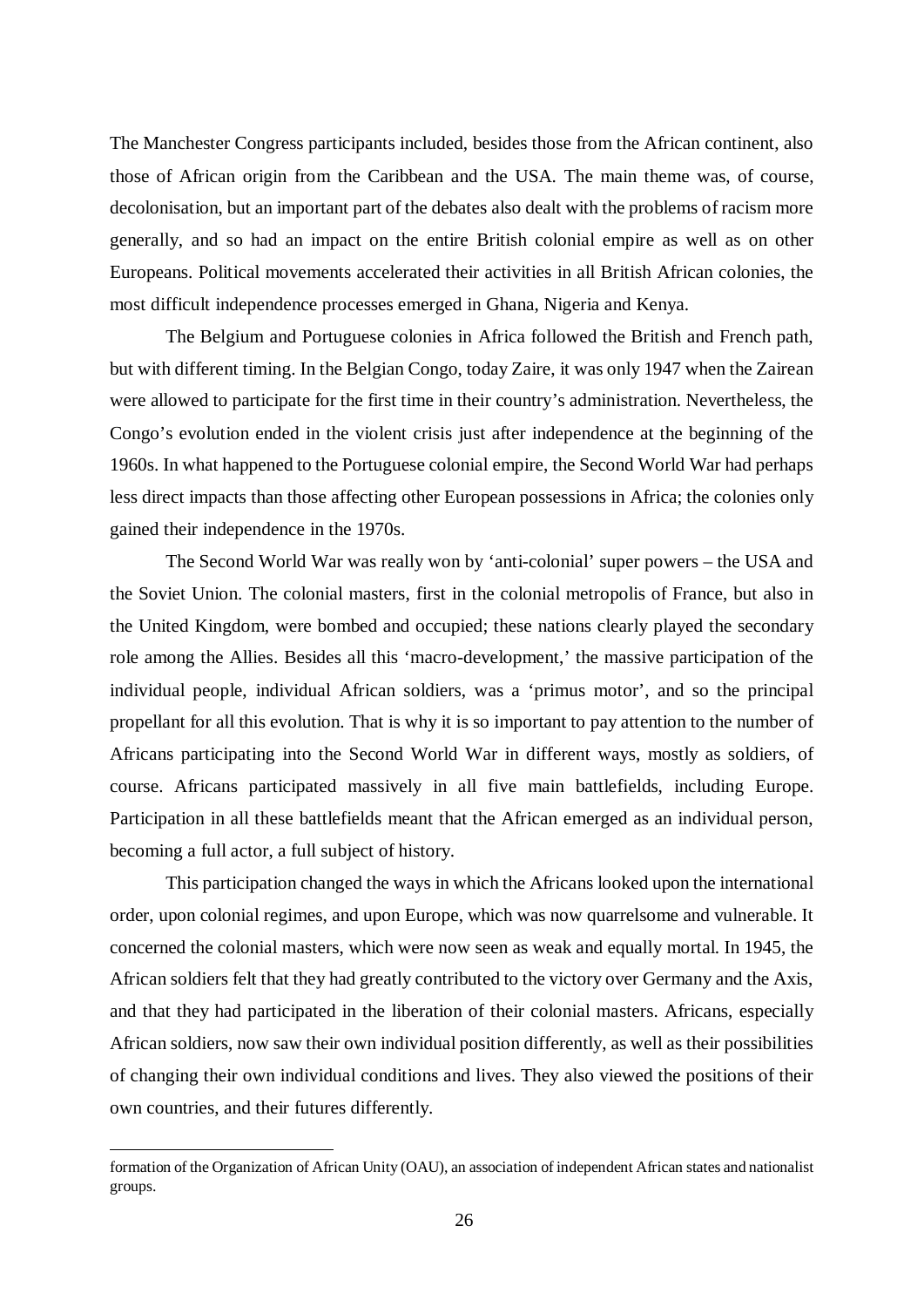In this perspective, the number of Africans, especially soldiers, participating in all these battlefields is, of course, extremely important. Unfortunately, the state of historical research is very modest about this issue. In many cases, for several reasons, often technical, these numbers are unknown. Until *Operation Torch*, the Allied landing in North Africa on 8 November 1942, African battlefields consisted of three major sections. In French Equatorial Africa, the FFL consisted mainly of locally recruited soldiers. Many had no kind of official contracts concerning their FFL engagement.<sup>66</sup> On the northern front, the Libyan-Egyptian border as well as in the East-African war theatre, the Allied forces mostly consisted of local British Commonwealth troops, but also those from Asian and Middle-Eastern colonies. Once again, the exact number of Africans remains unknown.

At the beginning of the FFL military activities, there were about 30,000 African soldiers from French Equatorial Africa who crossed the Sahara in 1941 towards the battle of Bir Hakeim. After *Operation Torch* in 1942, when the French authorities did their best to mobilize the maximum of the Maghrebins into the Allied war efforts, the number of FFL soldiers rose significantly. At the point of the Allied invasion of Sicily in July 1943, and the beginning of the Italian campaign, the French Expeditionary Corps consisted of 100,000-112,000 soldiers, about 6o percent of them were Maghrebins, mostly Moroccans. A year later in August 1944, when the Allies invaded Southern France by landing in Provence, the size of the French Liberation Army was about 260,000 soldiers, 10 percent of them came from Charles de Gaulle's FFL, and 90 percent from North Africa, mainly Algeria,<sup>67</sup> More than 30 countries, mostly African, contributed to the French Liberation Army between November 1942 and May 1945, its number varied between 260,000 and 270,000 soldiers.

In fact, the North Africans, as well as soldiers from French West and Equatorial Africa, participated in the Allied war efforts until the conquest of Berlin and the end of the Second World War. Nevertheless, it was only during the first decade of the third millenary that, France, for example, officially recognized the efforts of African soldiers in the European war theatre, and in her liberation.

Compared with the French situation, the number of soldiers from the British African colonies participating in the Second World War, is more difficult to estimate. One of the main reasons for this difficulty is that troops from British African colonies fought, as well as in Africa

<sup>&</sup>lt;sup>66</sup> The story of the FFL finished on 1 August 1943 when it joined the French African Army, and continued its combat as a part of French Liberation Army until the end of the Second World War.

 $67$  Concerning the North Africans, 52 percent were Algerians and 48 percent Europeans living in Algeria.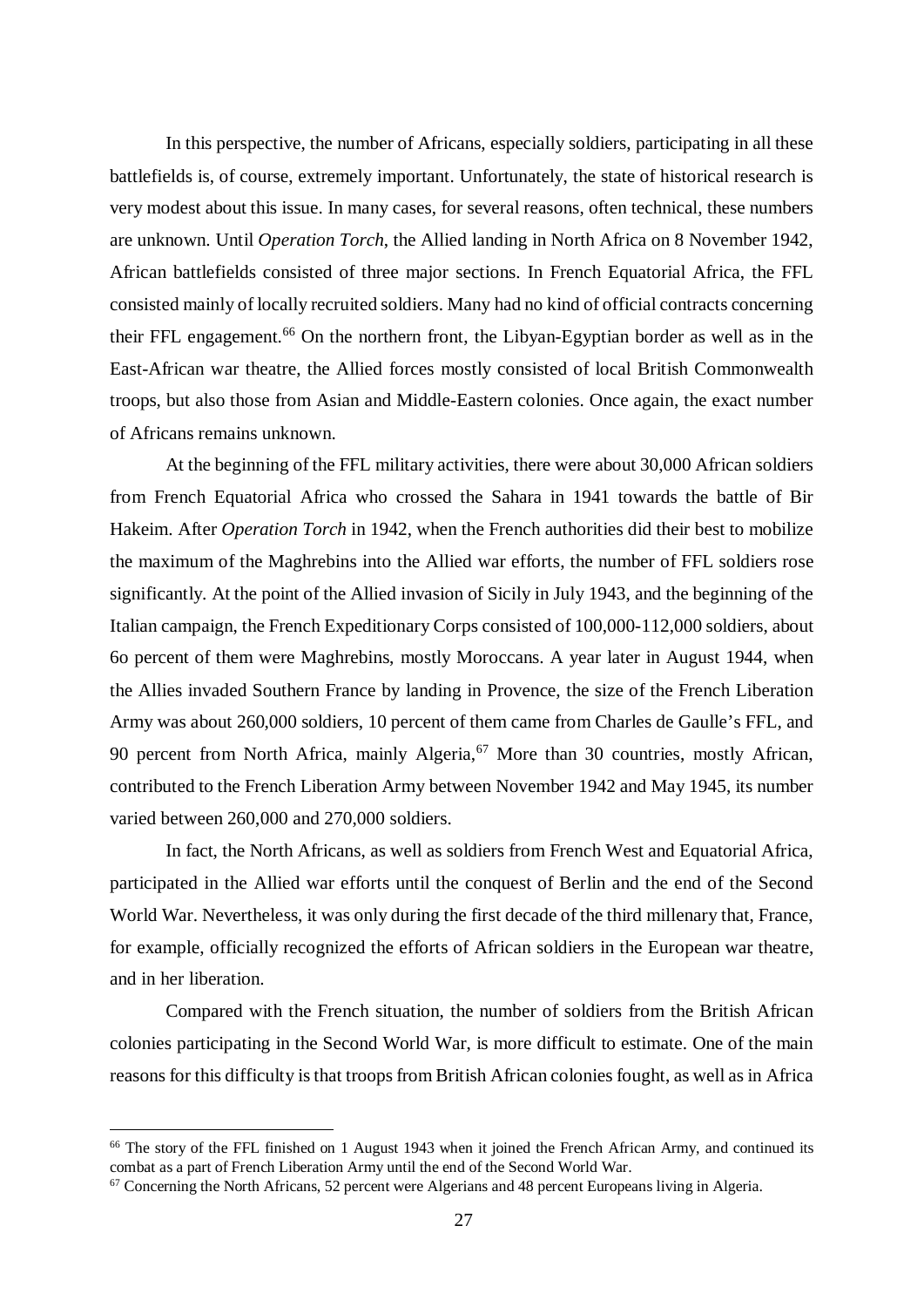and Europe, in Asia, in India, but firstly in Burma (Myanmar), and in the Pacific Islands against Japanese forces. Altogether, their number is estimated at, with rotations, around one million service men.<sup>68</sup> The British African soldiers came from West Africa, but also from Sudan, Eastern and Southern Africa, as well as from Yemen and India. In 1945 when the war was over, there were about 300,000 African soldiers serving with British forces in southern Europe, in North Africa, in the Middle East and Asia, as well as in Africa itself. It took about two years to demobilise those men to post-war life in African colonies.

During the Second World War, the Africans also participated in the Axis war efforts. When the Italians tried to invade Egypt and reach the Suez Canal in 1940, there were about two and half times more local than Italian soldiers; those locals were recruited mostly from Libya, with very few from Egypt.

However, it is also said that for the Africans from Italian colonies, the Second World War had really started in 1935 when Italy invaded Ethiopia. In fact, the Ethiopian War continued until May 1941 when Haile Selassie returned to Addis Ababa. Italy had created a colonial army called *Regio Corpo Truppe Coloniali* (*Royal Corps of Colonial Troops; RCTC*), it was composed of combatants from Eritrea, Somalia, and Libya. Later, Italy also used local and more 'tribal' auxiliary armed forces in her war efforts within the East-African campaign. It is very difficult to decide on the total number of African soldiers fighting for Italy, the Eritreans alone are estimated to have numbered about 60,000.

The issue of the German Wehrmacht and African soldiers is very complicated, there are few studies and very little statistical information. Many reasons exist for this, probably two are more important than others. First, Germany had practically no African colonies at the beginning of the World War Two. Second, the participation of Africans in Nazi-Germany's military forces contradicted the prevailing racial doctrines.

Nevertheless, there were at least three different ways by which Africans were incorporated in German military forces. First, there were those who were originally from old German African colonies in Western, Southern or Eastern Africa, and who were living in Germany before the outbreak of the war.<sup>69</sup>

<sup>68</sup> David Killingray with Martin Plaut, *Fighting for Britain: African Soldiers in the Second World War* (Wodbridge: James Currey, 2010). Also see "African participants in the Second World War," http://www.mgtrust.org/afr2.htm (retrieved on August 4, 2018) about 375,000 Africans from British colonies fought with Allied forces during the Second World War, cf. fn. 6 in this article.

<sup>69</sup> The so-called 'Afro-Germans' are not taken into the consideration here. They were the children of German women and those African soldiers who served in the Rhineland occupation troops. In France's occupation troops there were about 40,000 African soldiers.